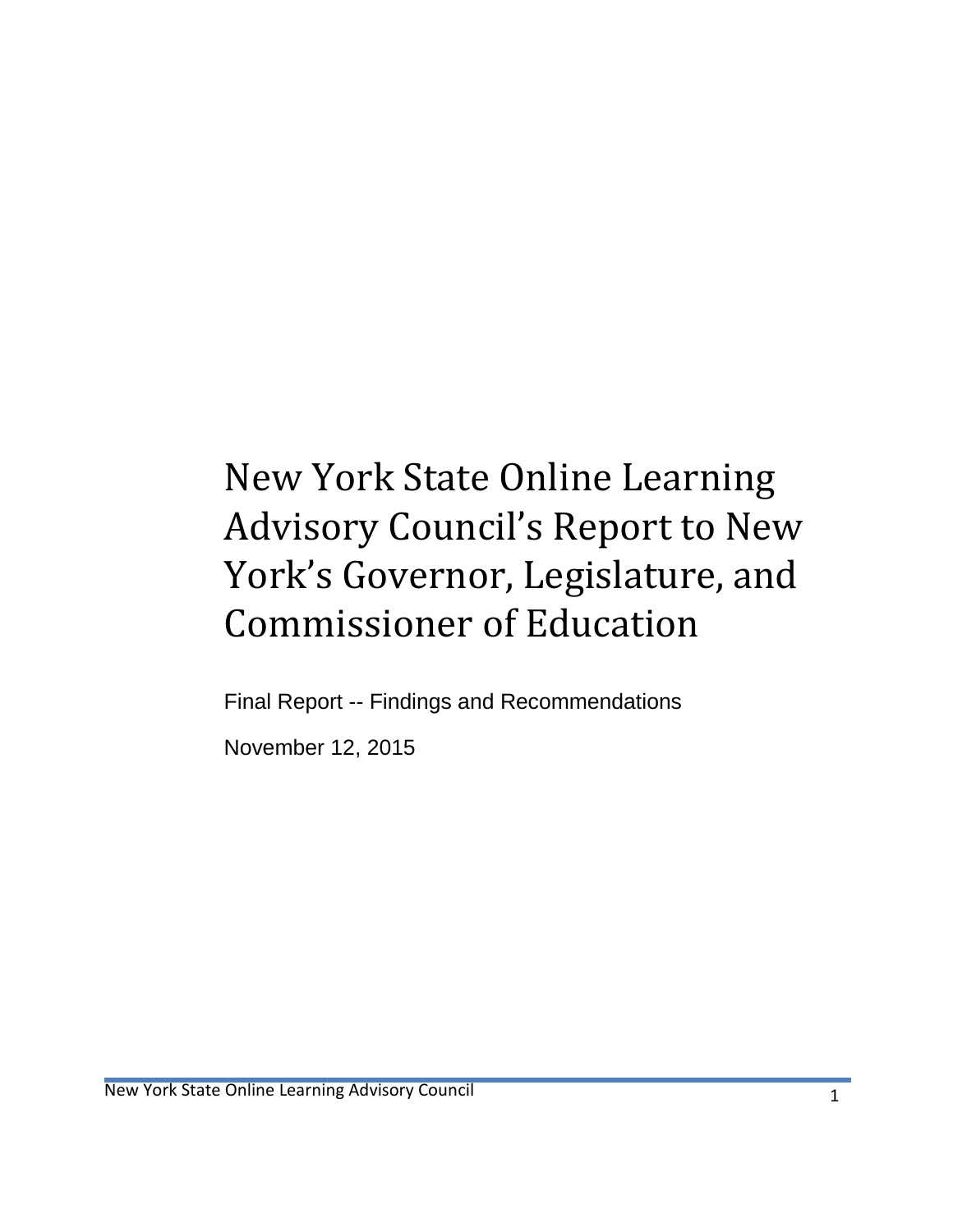## **TABLE OF CONTENTS**

| TITLE                                               | <b>PAGE#</b>   |
|-----------------------------------------------------|----------------|
| <b>Executive Summary</b>                            | 4              |
| The Online Advisory Council                         | 4              |
| <b>Online Learning in New York State</b>            | $\overline{4}$ |
| Expectations                                        | 5              |
| The Council's Recommendations                       | 7              |
| Introduction                                        | 11             |
| Background                                          | 11             |
| <b>Online Learning Advisory Council Members</b>     | 12             |
| Acknowledgements                                    | 13             |
| The Council's Research, Examples, and Methodologies | 14             |
| Working Definitions of Online and Blended Learning  | 15             |
| <b>Online Learning Outside of New York State</b>    | 15             |
| <b>Student Opportunities</b>                        | 15             |
| <b>Teacher Preparation</b>                          | 16             |
| <b>PK-12 Research Findings</b>                      | 17             |
| <b>New York State Snapshot</b>                      | 19             |
| <b>School District Level Models</b>                 | 19             |
| Video Conference Courses (synchronous courses)      | 19             |
| <b>Video Conference Collaborations</b>              | 19             |
| <b>Blended Learning / Flipped Classroom</b>         | 20             |
| <b>Asynchronous Online Learning</b>                 | 20             |
| New York's Teacher Preparation                      | 21             |
| The Council's Recommendations                       | 21             |

New York State Online Learning Advisory Council 2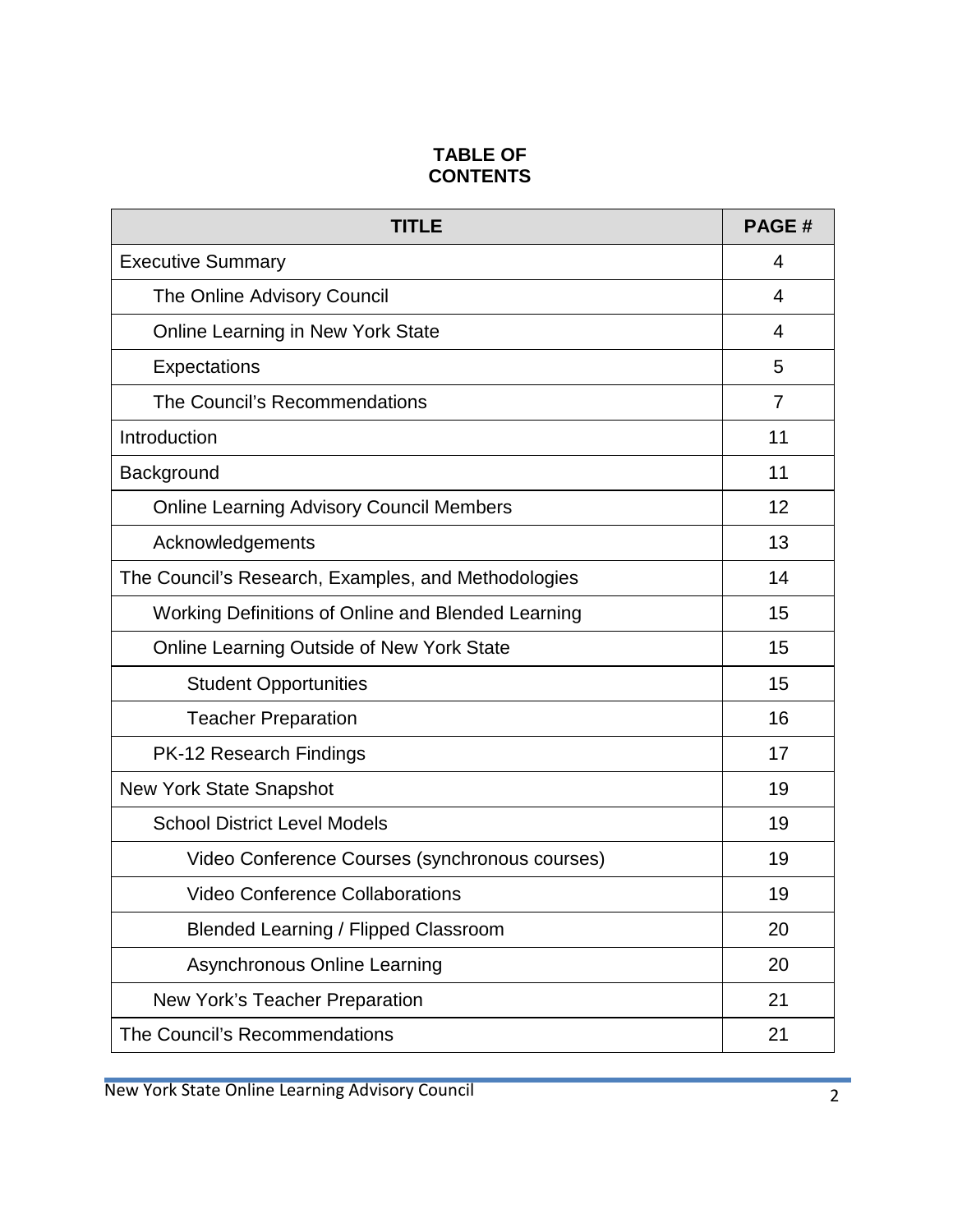| <b>Recommendation #1: The Online Learning Advisory Council</b><br>recommends that the Legislature and Governor allocate \$100<br>million to support multi-year professional development grants.<br>These grants will support both planning and implementation to<br>expand development of instructional skills using online tools in<br>classrooms, and online course availability and capacity. | 22 |
|--------------------------------------------------------------------------------------------------------------------------------------------------------------------------------------------------------------------------------------------------------------------------------------------------------------------------------------------------------------------------------------------------|----|
| Recommendation #2: The Online Learning Advisory Council<br>recommends that the Board of Regents, Legislature and Governor<br>grant authority to the NYS Education Commissioner to provide<br>certain waivers of regulations to support Innovation Networks.                                                                                                                                      | 23 |
| Recommendation #3: The Council recommends that the state<br>adequately staff and support NYSED's Education Technology<br>capacity and resources. The purpose is to bring forward<br>innovations in online education and educational technology.                                                                                                                                                  | 24 |
| Recommendation #4: The Council recommends higher education<br>systems develop teacher pre-service experiences in online and<br>blended learning.                                                                                                                                                                                                                                                 | 26 |
| What is Needed to Support the Recommendations?                                                                                                                                                                                                                                                                                                                                                   | 27 |
| Institutional Vision and Support for Standards for Online Learning                                                                                                                                                                                                                                                                                                                               | 28 |
| <b>Professional Development</b>                                                                                                                                                                                                                                                                                                                                                                  | 29 |
| <b>Content and Curriculum</b>                                                                                                                                                                                                                                                                                                                                                                    | 30 |
| <b>Equipment and Connectivity</b>                                                                                                                                                                                                                                                                                                                                                                | 32 |
| Models of Programs and Practice                                                                                                                                                                                                                                                                                                                                                                  | 32 |
| Research, Evaluation, Program Assessment and Systemic<br>Learning                                                                                                                                                                                                                                                                                                                                | 33 |
| References                                                                                                                                                                                                                                                                                                                                                                                       | 34 |
| Appendix A - NYSED Staffing Recommendation Budget                                                                                                                                                                                                                                                                                                                                                | 36 |
| Appendix B - Council Timeline and Events                                                                                                                                                                                                                                                                                                                                                         | 38 |

# **LIST OF FIGURES**

| Figure 1: Defining Dimensions of Online Programs |  |
|--------------------------------------------------|--|
|                                                  |  |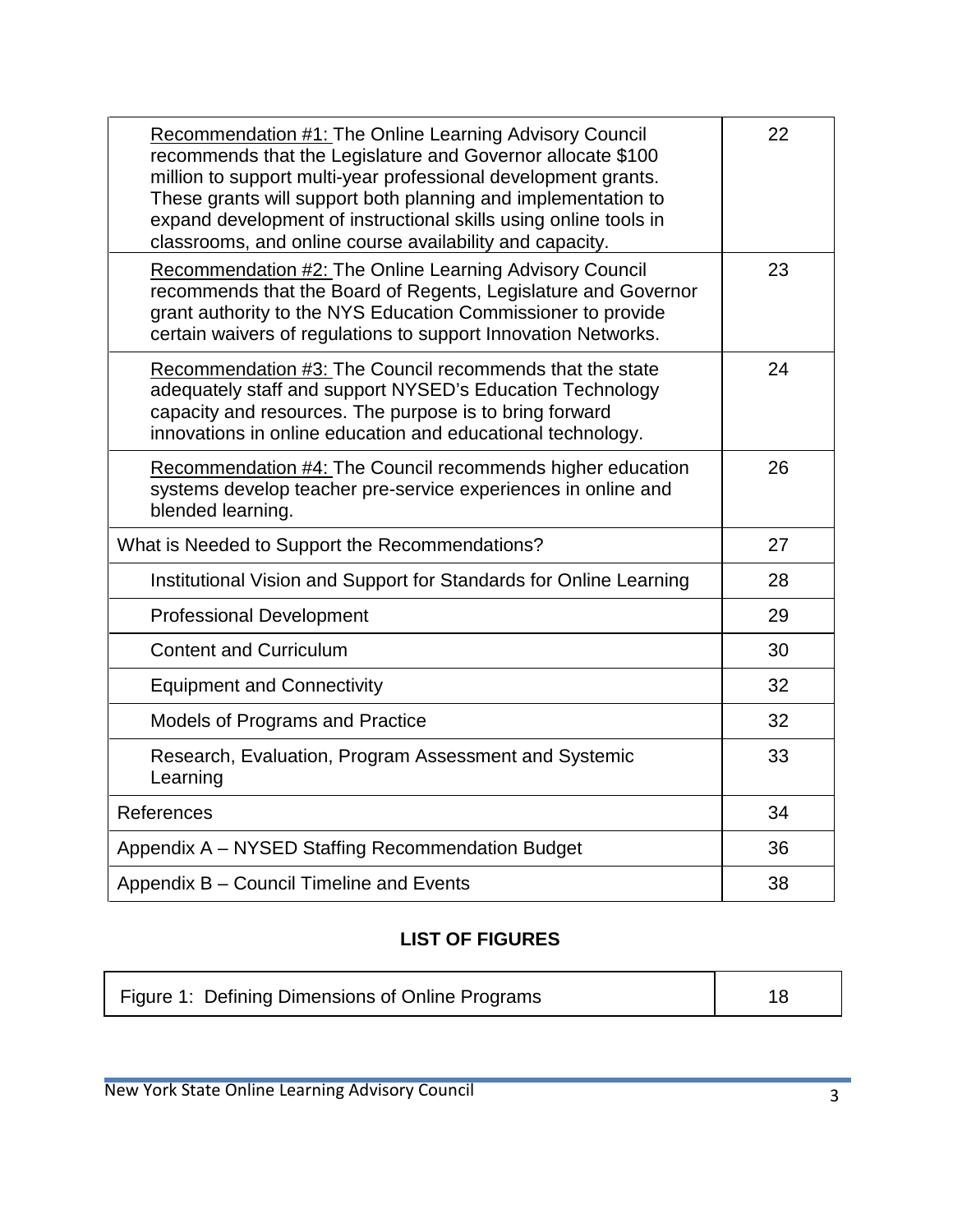# **Executive Summary**

# **The Online Advisory Council**

In December 2014 a statute co-sponsored by Senator Young and Assemblywoman Nolan was approved that required the Commissioner of Education to establish a temporary Online Learning Advisory Council to develop recommendations to advance online and blended learning in New York State. The Council was assigned to make recommendations by October 1, 2015, which would include, but not be limited to, the following:

- 1. Guidance for use of a statewide online and blended learning network;
- 2. Best practices and model school district policies to inform implementation of an online and blended learning program, including broadband access;
- 3. Academic programming suited for online and blended learning;
- 4. Partnerships with institutions of higher education and other relevant stakeholders for workforce opportunities using online and blended learning; and
- 5. A review of teaching and professional development policies and practices.

This executive summary provides current context for online learning in New York State, a vision for the future of online learning for our students, teachers, and school leaders, and concludes with four significant recommendations from the Council for policymakers and lawmakers. The full report provides more depth and explanation, and represents the work of the Council along with additional recommendations specific to each of the five areas above.

### **Online Learning in New York State**

The members of the Council believe New York State's PK--12 education system must provide equitable access to online course programs and online tools to deepen student learning in our classrooms. Our schools have an important responsibility to help young people make sense not only of their face--to--face world, but the digital world in which they live as well. Students today are creating online lives and identities, and schools too often leave students to mediate these online identities without support and guidance. Students without online learning experiences and supports for their digital citizenship lose important access to new learning experiences, and also miss opportunities to deepen the relevance and personalization of their learning. While there are significant examples of progress in many classrooms in New York State, taken as a whole, schools can and must do better for our children.

There are, however, encouraging opportunities to create access to new online learning experiences and to create a digital transformation with online learning tools in New York State classrooms. In fact, New York State faces an unprecedented opportunity to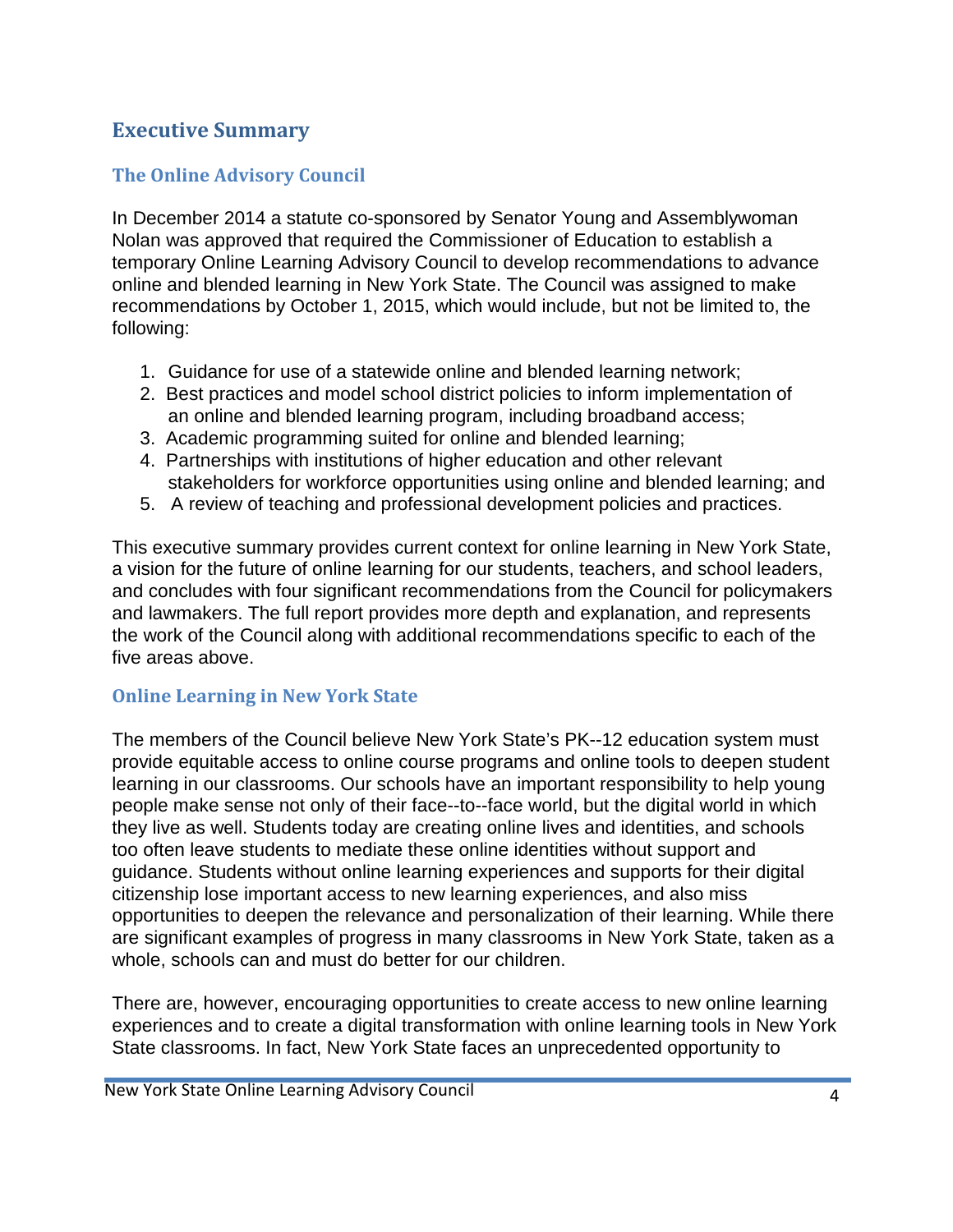advance online learning in its schools, and also to advance educational technology more broadly, with the investment of \$2 billion in the Smart Schools Bond Act authorized by the legislature and Governor, and approved by voters in November of 2014. However, crucial professional development costs are not eligible for funding under this program. If New York's policymakers and lawmakers wish to advance online learning experiences for children, it is critical that this investment be leveraged to ensure that not only hardware and broadband connectivity are addressed, but teachers and school leaders are also developed to ensure that practices evolve, instructional resources are used effectively, and practices are sufficiently supported so as to be sustainable.

Moreover, many promising examples and models of online teaching and learning exist in New York State schools. Online learning can provide equitable access for Advanced Placement courses and other coursework, and these programs can serve children in rural, suburban, and urban systems. The most effective development of online learning programs and digital transformation of classroom practices using online tools come not from a statewide deployment of a single program, but through careful and inclusive system-wide planning between administration and teachers. We envision a blend of "bottom- up" innovation with "top-down" communication, leadership, and support.

It should be noted that online learning is a relatively new educational field that needs to continue to be explored and researched. We have anecdotal data, but few large- scale studies exist on the effectiveness of PK-12 online programs and learning tools. We believe that effective systems make a commitment to high quality professional development and support for teacher- developed innovations in practice and online courses, but also commit to evaluation and research to know and understand the effectiveness of these efforts.

### **Expectations**

### **For students:**

Students should seek ways to connect their digital lives with their face--to--face learning in schools. They cannot do this alone. They need support, resources, and equitable access to tools, devices, and internet connectivity (at home and at school) and learning experiences embedded in their school studies. They also need adult educators who have learned about online learning environments to facilitate student growth and learning. They need adult educators willing to take risks to bridge students' digital lives

-- to make the work of schools relevant to the digital lives students will face in their college and career experiences in their future.

Like character education in the face--to--face classroom, students need well--informed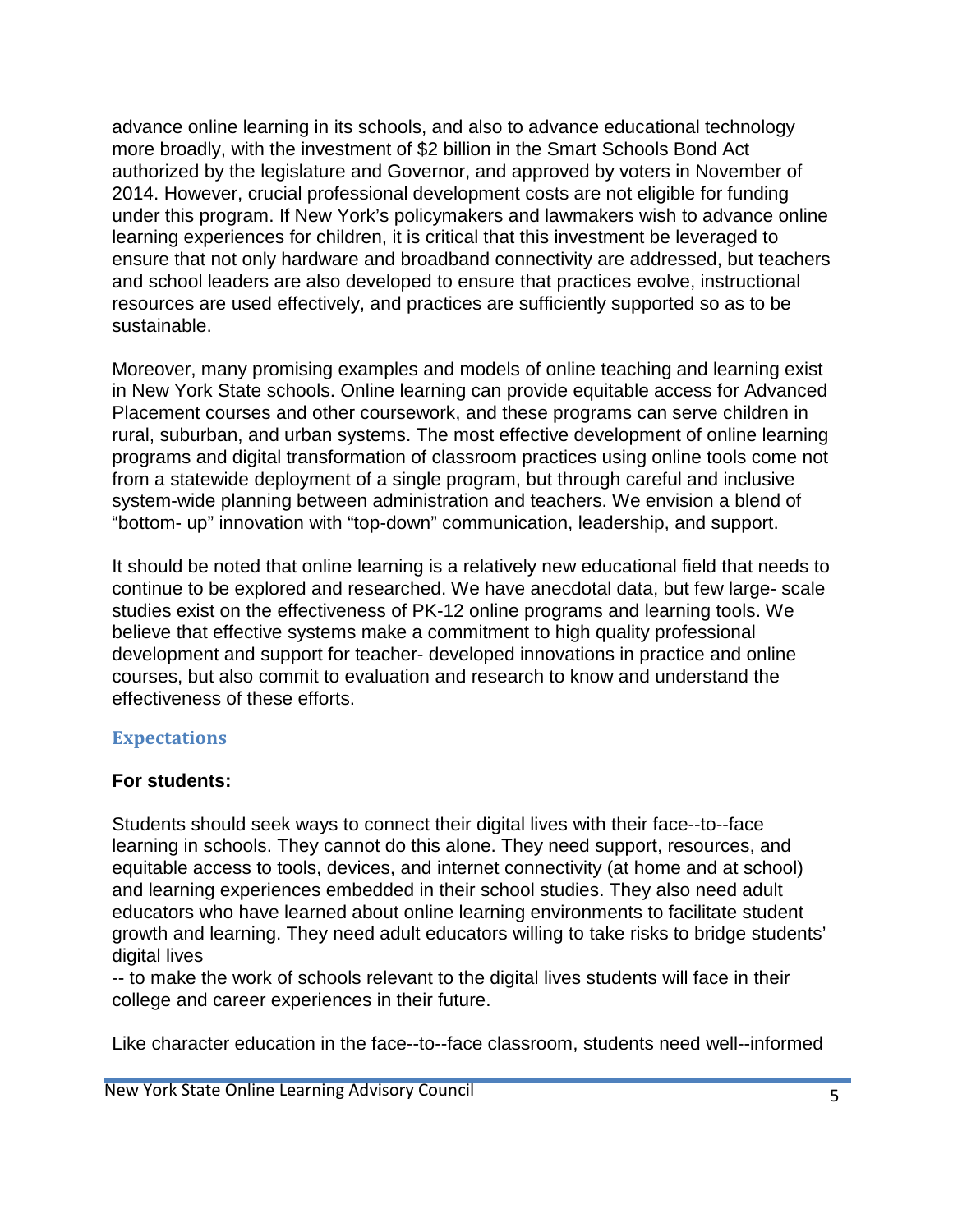adult models, and they need to be engaged in the development of clear expectations for good citizenship in the digital sphere. This is more than a list of do's and don'ts. Students need to take ownership of these new responsibilities as citizens of a new digital age -- responsibilities that the adult world has yet to come to terms with. Major issues include ethics, data privacy, reliability and motivation of internet content creation, and other matters. Kentucky's Department of Education established a Digital Driver's License in 2011 for this purpose -- an online learning experience designed to provide students with important knowledge and skills as they become digital citizens. This is but one example of readily- accessible material, which has been used nationally to do what we need to do locally.

### **For teachers:**

Teachers must place themselves at the heart of innovation in education. They must take risks to learn new online resources, tools and strategies for teaching with them, and advocate for access to new technologies to develop effective online learning experiences for students. Within the history of public education, the arrival of the internet has been a relatively new phenomenon in our classrooms. For this reason, teachers must learn and be willing to adapt to new methods and pedagogies to support students in the online domain, as opposed to employing an "additive" approach to digital experiences. Technology will continue to change rapidly and new tools will evolve quickly, so our digital learning -skilled teachers must troubleshoot problems, learn new skills, and most importantly, share what they learn with colleagues. Our teachers must also commit to resiliency, as they continue to hone their skills in on-demand learning settings themselves. The role of the teacher in students' online learning is essential.

To empower this significant change, teachers also need support in their work as well - support from school leaders, from policymakers, and lawmakers. The road to a significant change is not easy -- but to ignore the significant changes in students' digital lives in our school systems risks making our schools irrelevant to our students.

# **For principals and school district leaders:**

School leadership must invest in professional development as we face the unprecedented investment of up to \$2 billion in educational technology in New York's Smart Schools Bond Act. Leaders must take the long view to a digital transformation of their schools to use online tools more effectively. To support better systems of learning, schools must work with regional consortia of schools, such as Boards of Cooperative Educational Services (BOCES) and other similar initiatives within Big 5 School Districts to ensure teachers are trained and supported. In this way, New York's educators can provide online learning opportunities and equitable access to courses for all students in New York State.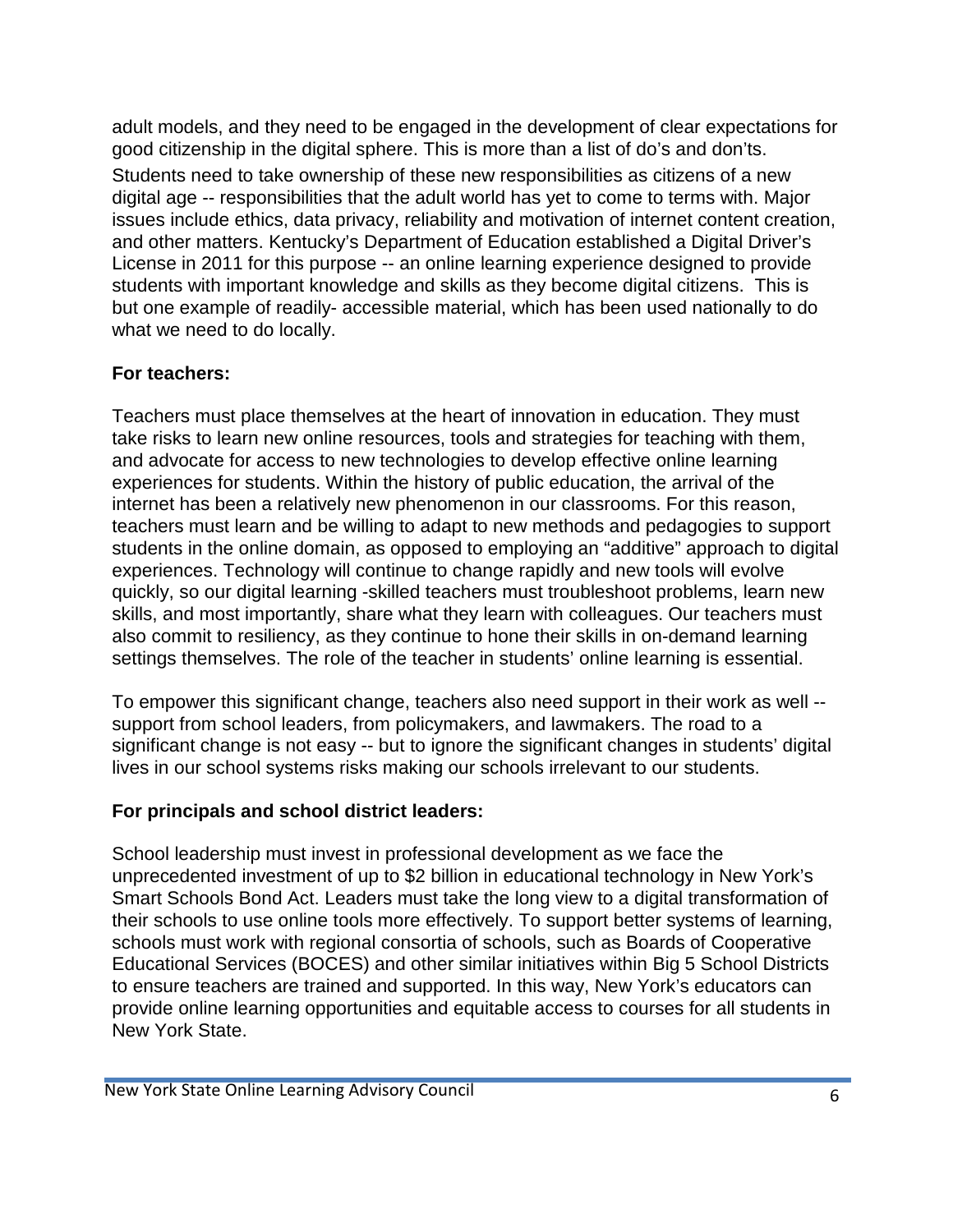School leaders also need to take risks -- to help develop a new vision of the quality and personalization of learning that online digital learning tools and courses can support. They need to work collaboratively -- not only internally in their systems by engaging all stakeholders including teacher associations and administrator associations, but also outside the confines of the walls of their schools to partner with other schools, BOCES, higher education partners, and private sector employers as well. Finally, school leaders need to invest confidence, support and time in teachers and faculty leaders to implement these changes within their school systems.

#### **The Council's Recommendations**

After extensive communication with key education stakeholder organizations in New York State, the Online Learning Advisory Council also proposes specific recommendations for higher education systems and their faculty, policymakers at the New York State Education Department, and the Legislature and Governor.

While we offer a vision of what students, teachers, and school leaders need to do as New York's education system embarks on a journey of digital transformation, the Council's report focuses its most specific recommendations to its audience as defined in the statute that mandated our work: the Commissioner of Education, the Senate and Assembly, and the Governor's Office. These recommendations can shape that vision into reality. For this reason, there are four significant recommendations to support the further development and expansion of online learning opportunities for students -- both in the development of online course opportunities, and in online learning experiences in our classrooms.

#### **Recommendation #1: The Online Learning Advisory Council recommends that the Legislature and Governor allocate \$100 million to support multi-year professional development grants. These grants will support both planning and implementation to expand development of instructional skills using online tools in classrooms, and online course availability and capacity.**

With this allocation of targeted grant funding, the Council intends that New York State should make a strong financial commitment to professional development for two reasons: 1) to support a transformation in pedagogy using online learning tools, and 2) to empower the development of high- quality online learning courses and scalable systems of support to provide equitable access to programs for students throughout New York State.

New York has made a significant investment in hardware and connectivity through the Smart Schools Bond Act. To make the most effective use of that equipment, our educators and administrators need well- planned, high quality, job- embedded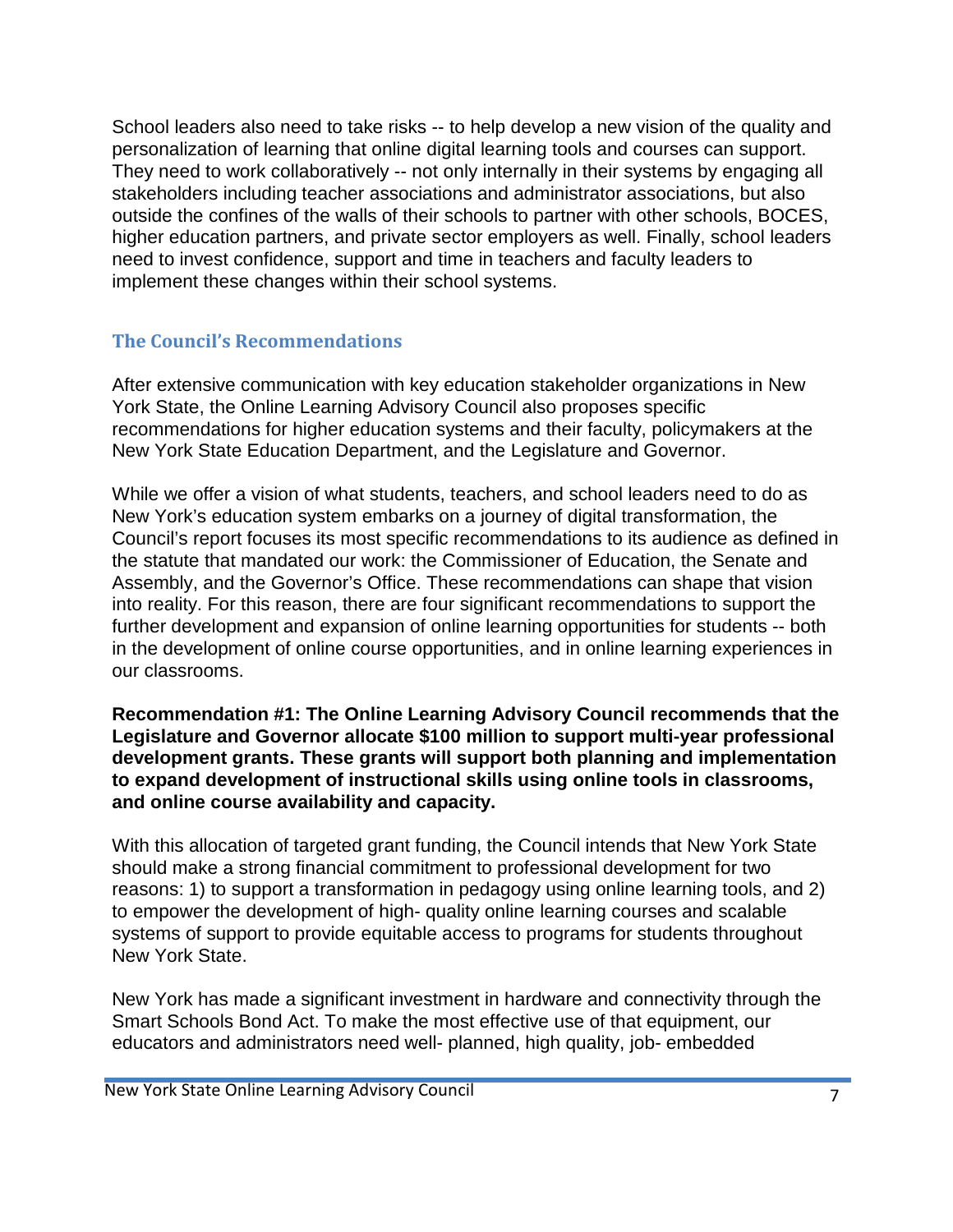professional development. It is strongly advised that, prior to funding professional development for online learning through these grants, the State Education Department receive and award consortia applications to support effective planning. These consortia of school districts, BOCES, or Big 5 School applications for planning and implementation grants should require involvement of partners, including higher education, administration and teacher associations, and private sector. These targeted consortia programs will leverage an investment of professional development to develop equity of access to online learning experiences, and to transform teaching pedagogy in our school systems. They are intended to develop models to grow our virtual learning identity in New York State.

#### **Recommendation #2: The Online Learning Advisory Council recommends that the Board of Regents, Legislature and Governor grant authority to the NYS Education Commissioner to provide certain waivers of regulations to support Innovation Networks.**

Much like the Start--Up NY program created by the Governor to exempt new business from certain New York State regulations, we recommend that the Board of Regents, Legislature and Governor grant the Commissioner of Education the authority to empower "Innovation Networks" with waivers of specific NYSED and statutorily- -required regulations. These waiver requests are solely intended to enhance the quality of student learning experiences, spur the development of innovative online learning programs, and foster the growth of the digital transformation of schools. Participation in a professional development consortia (see Recommendation #1) might also be considered as a requirement for the waiver request.

Like the incentives created under the Start--Up NY program, which tied participation to specific metrics for success, Innovation Networks will be accountable to demonstrate significant improvements and changes in online learning opportunities and quality of online learning experiences for students in New York State. Where necessary, such waivers could encourage innovation, experimentation, and improvement of pedagogical practices to better meet the needs of today's students.

The Commissioner's waivers will not include any regulation related to health and safety. Instead, these waivers should be sought only to facilitate quality student learning opportunities with online tools or programs. Waivers could extend to areas that are currently governed by law or regulation that may inhibit innovation and risk--taking in faculty and staff.

One early example that emerged in the Council's discussion was a potential waiver for seat time required under the Carnegie Unit. In certain limited instances, a waiver of minimum seat time requirements may allow a student to learn a course curriculum more quickly. (Elsewhere, we discuss a possible need to consider seat time requirements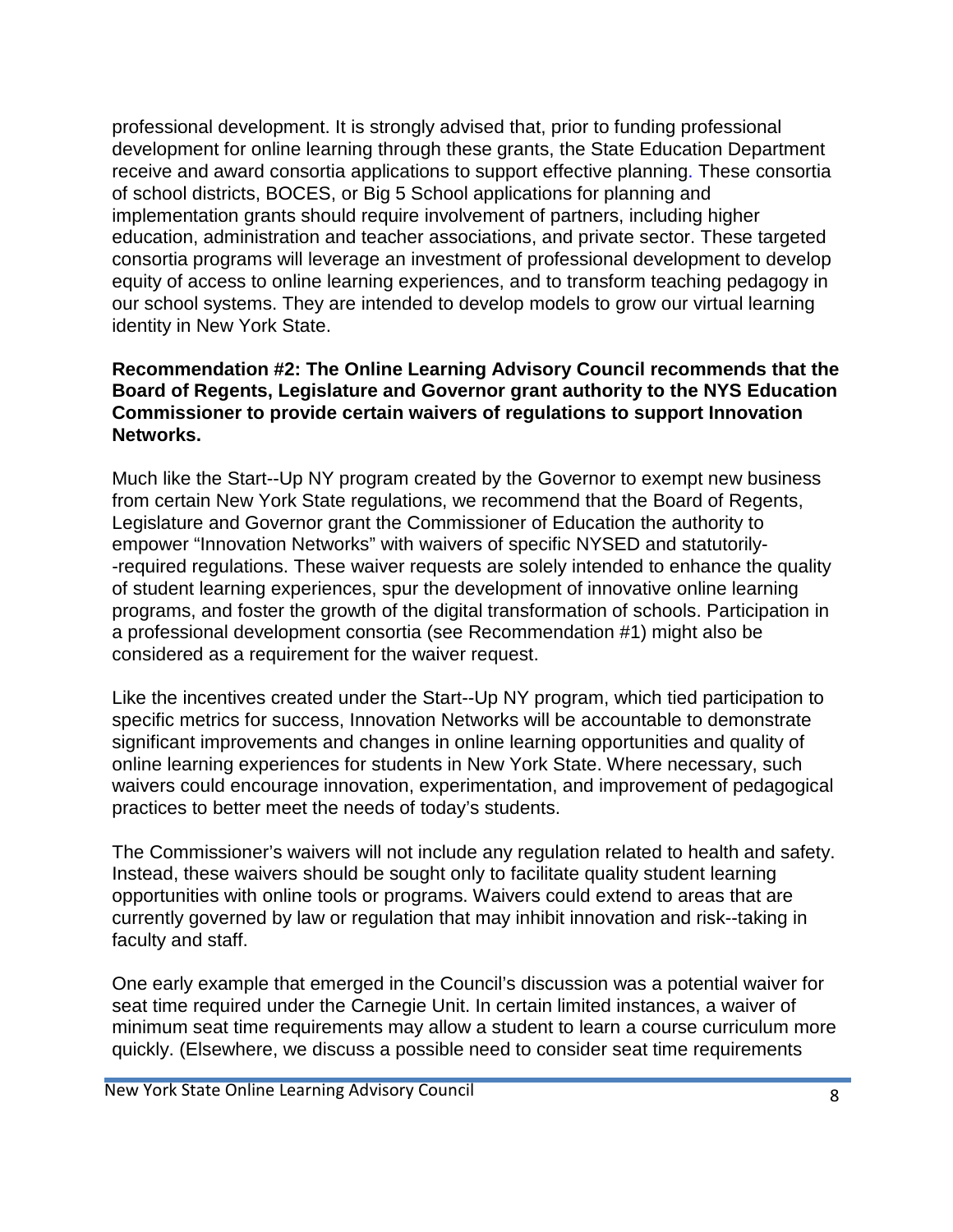more broadly under the Part 100 regulations.) Quality of program should always be guiding the criteria the Commissioner uses to consider a waiver.

Another example the Council discussed was the possible waiver of statutory requirements for a faculty's Annual Professional Performance Review. To allow a teacher to adopt an innovative practice, it may be appropriate to use a student learning objective measure, rather than a state growth measure determined solely by a state assessment. This kind of flexibility might encourage the risk taking necessary to innovate.

The Online Learning Advisory Council is also mindful of individual district collective bargaining agreements. Waivers should not be construed as a means to avoid collective bargaining. In fact, labor collaboration may be required as part of an application for an Innovation Network's regulation waiver. We would emphasize the involvement of collective bargaining units in the development of waiver proposals, and we support the sign-off of the bargaining unit on proposals as an indication of such participation.

#### **Recommendation #3: The Council recommends that the state adequately staff and support NYSED's Education Technology capacity and resources. The purpose is to bring forward innovations in online education and educational technology.**

Currently, the NYSED Education Technology staff consists of a team of four (4) professionals, none of whom have an education technology background, and a coordinator. This is an insufficient allocation of staff and expertise to support innovations in educational technology in New York State. Drawing from the experience of other states that have advanced online learning opportunities, there is a need to prioritize state--level educational technology leadership within NYSED. Specifically, we recommend creating a cabinet--level position at the department, a newly--created and state--funded Chief Digital Officer. This leader should be tasked with advancing educational technology programs and initiatives in New York State. The Chief Digital Officer also should coalesce existing New York educational technology bodies toward shared purposes and objectives (e.g. New York State Association for Computers and Technologies in Education, Technology Policy and Practices Committee, Regional Informational Centers, and the Distance Learning Consortium of New York State). There is a need to bring forward innovations in online education and educational technology drawn from national and international examples, and to advise the field, the Commissioner, Board of Regents, and governing bodies of potential changes in how education is delivered effectively for today's student needs. This need requires an increase in the numbers and expertise of the NYSED Education Technology staff as their role will change significantly, in parallel with the proposed changes in this paper.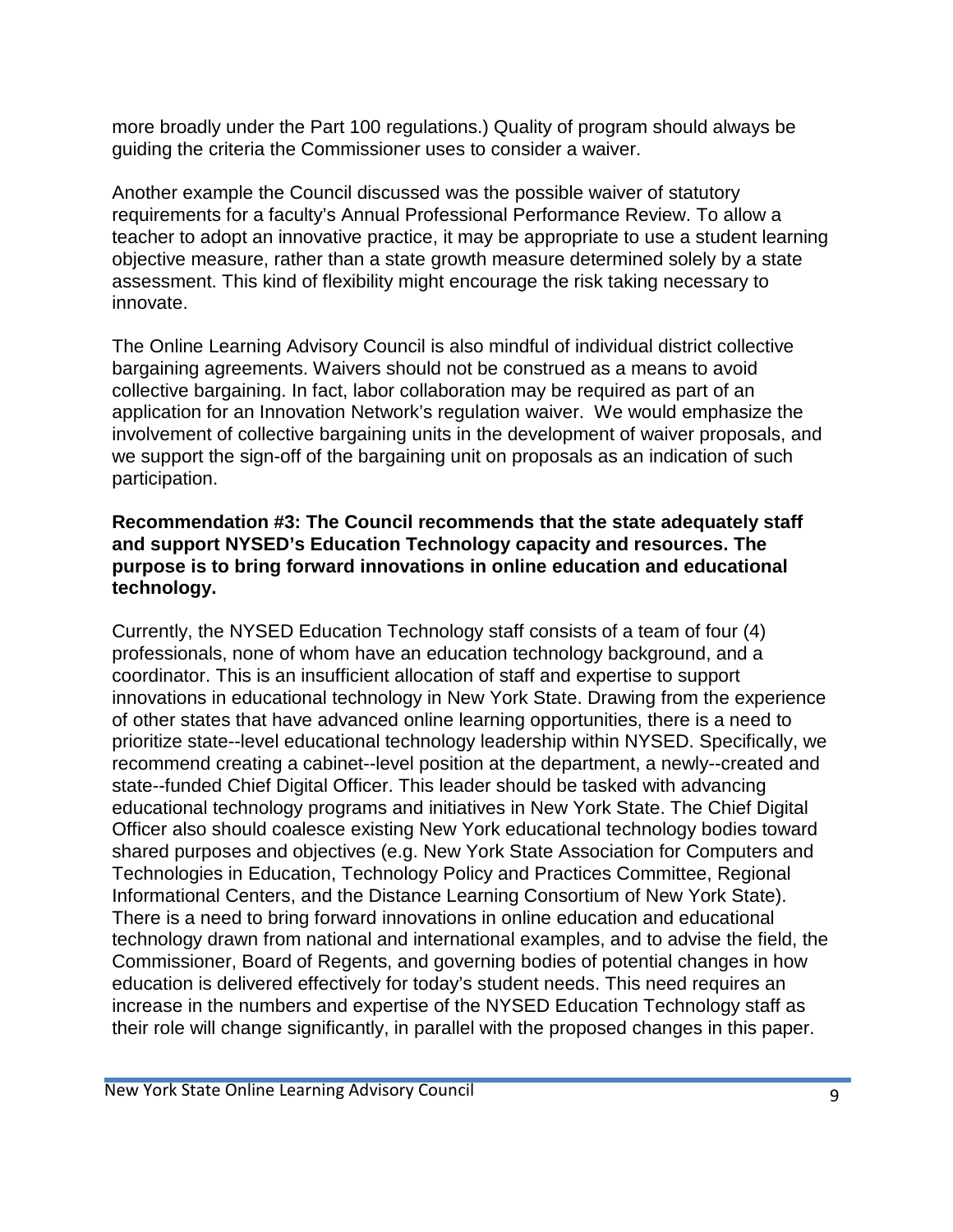Based on the Council's findings, we believe New York as a whole is behind other states in many pedagogical innovations – particularly regarding online learning. These innovations warrant significant planning and work. The Council recommends a standing committee, under the direction of NYSED's Chief Digital Officer, be charged to review current trends and forecast the online learning needs of the students of our state, and to develop policy recommendations for the Commissioner to improve opportunities for online learning programs, as well as policy recommendations to support a digital transformation in our schools. We recommend that at least 50% of this committee be drawn from a rotating pool of PK-12 and Higher Education. Recommendations from the committee must be grounded in current research in the education field -- research that presently needs more attention from higher education.

The investigation and work of our Council has proved that there are significant resources to support online learning both inside and outside New York. The purpose of a standing body would be to bring those resources together to best inform policymakers and lawmakers of recommended directions in the area of pedagogy, teaching and learning. There were also many topics that emerged during our Council's work that could and should be addressed by this group. Examples include: needs for consistent quality standards for online learning, Competency Based Education and potential flexibility in seat time requirements in the Part 100 Regulations, development of individualized learning portfolios, and new literacy requirements in a digital age.

#### **Recommendation #4: The Council recommends higher education systems develop teacher pre-service experiences in online and blended learning.**

There is a significant need to build capacity in teacher preparation programs to better equip our emerging teachers with the online skills they will need to teach 21st century students. While many our of colleges and universities have begun including online learning as part of their offerings and even requiring experience in some cases, our newly certified teachers need to have online learning and teaching skills embedded in their post-secondary coursework to fully experience the role technology plays in providing personalized learning. The professional development effort to transform the pedagogy of current teachers will be a significant challenge for the P-12 system. Preparing pre-service teachers with skills using online tools for instructional purposes would greatly assist that transition and provide the skills necessary for teachers who are just entering the field.

The pedagogical skills necessary to effectively incorporate online and blended learning is a significant component to consider in a pre-service teacher preparation program. We recommend a collaborative process that includes institutions of higher education offering teacher preparation programs, teacher preparation program faculty, SED and other stakeholders to identify and develop the necessary program changes that would support this outcome.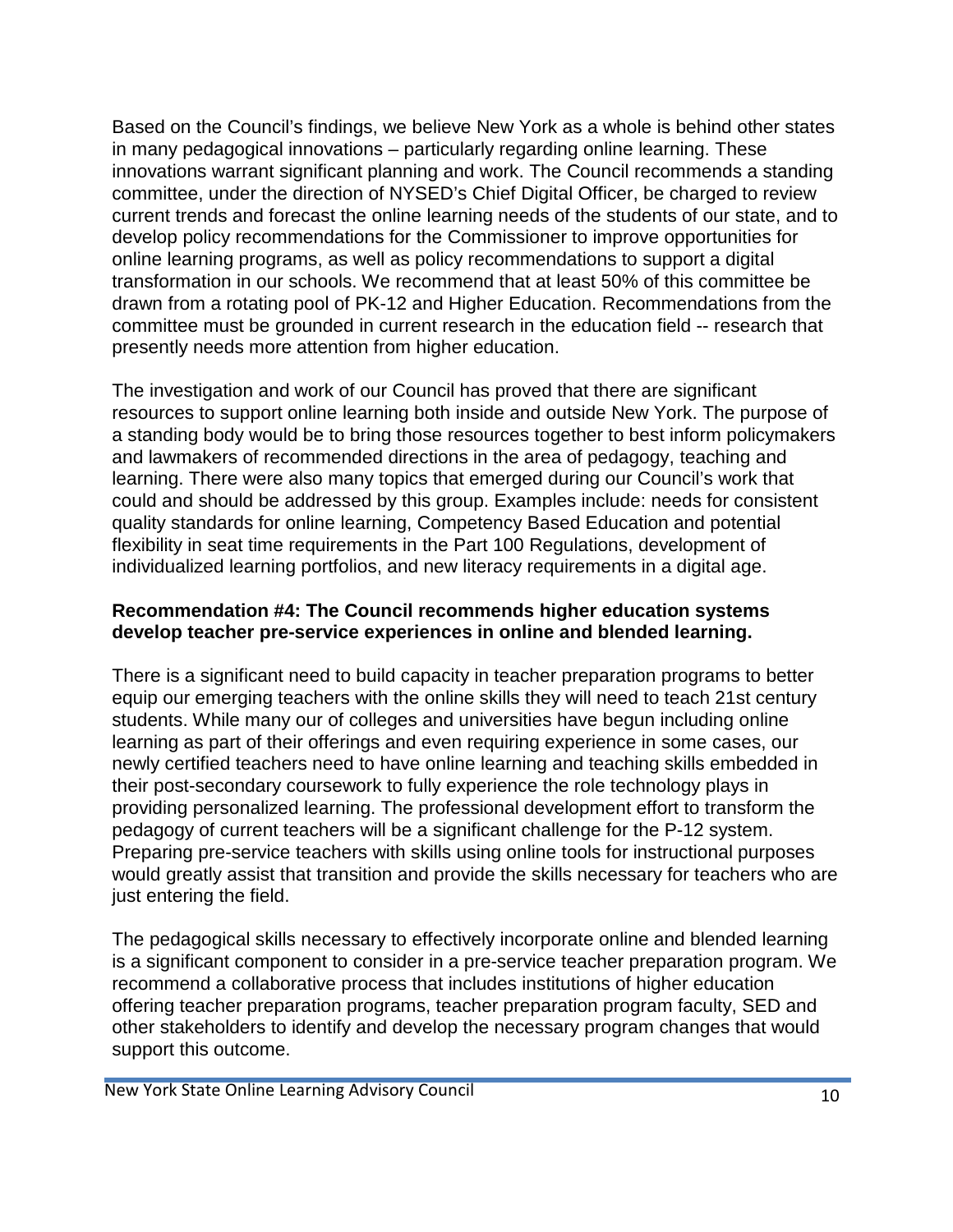The Council's recommendations are guided by information obtained through current practice, contributions from experts, and research. The full report includes additional recommendations that respond to the specific areas of focus prescribed in the statute that created the Online Learning Advisory Council.

## **Introduction**

This report is the result of the work done by the Online Learning Advisory Council (Council) formed by the legislature as a result of Senate Bill 5509--C and convened by the New York State Education Department from June 2015 to September 2015.

This report is comprised of three sections. The first section discusses background information leading up to the establishment of a temporary Online Learning Advisory Council. The second section describes the Council including its legislative charge and the work that it undertook to make the recommendations that were requested. The third section details the recommendations according to the areas that were requested in the statute.

## **Background**

The Legislative Commission on Rural Resources began investigating the gaps of equity regarding access for students in rural environments. In May 2013, a bill was introduced and eventually passed the Senate to form a committee to investigate the potential lack of access and technology in New York State. This bill was sponsored by Senator Catharine Young, (R,I,C--Olean), Chair of the Legislative Commission on Rural Resources, and co--sponsored by Assemblywoman Catherine Nolan, (D--Queens County, NY), Chair of the Assembly's Education Committee.

"The legislation directs the Commissioner of Education to establish an Online Learning Advisory Council and to make recommendations regarding the development and delivery of such services. The Council would be tasked with sharing their findings and recommendations with the Legislature and the Governor to be considered for inclusion in the 2015-2016 budget" (Young, 2014 p. 1).

The Advisory Council ultimately was made up of 11 members; two members appointed based upon the recommendation of the Governor, two members appointed based upon the recommendation of the temporary President of the Senate, two members appointed based upon the recommendation of the speaker of the Assembly. The remaining members are teachers, principals and superintendents from rural, urban and suburban schools that were selected by the Commissioner of Education. The commissioner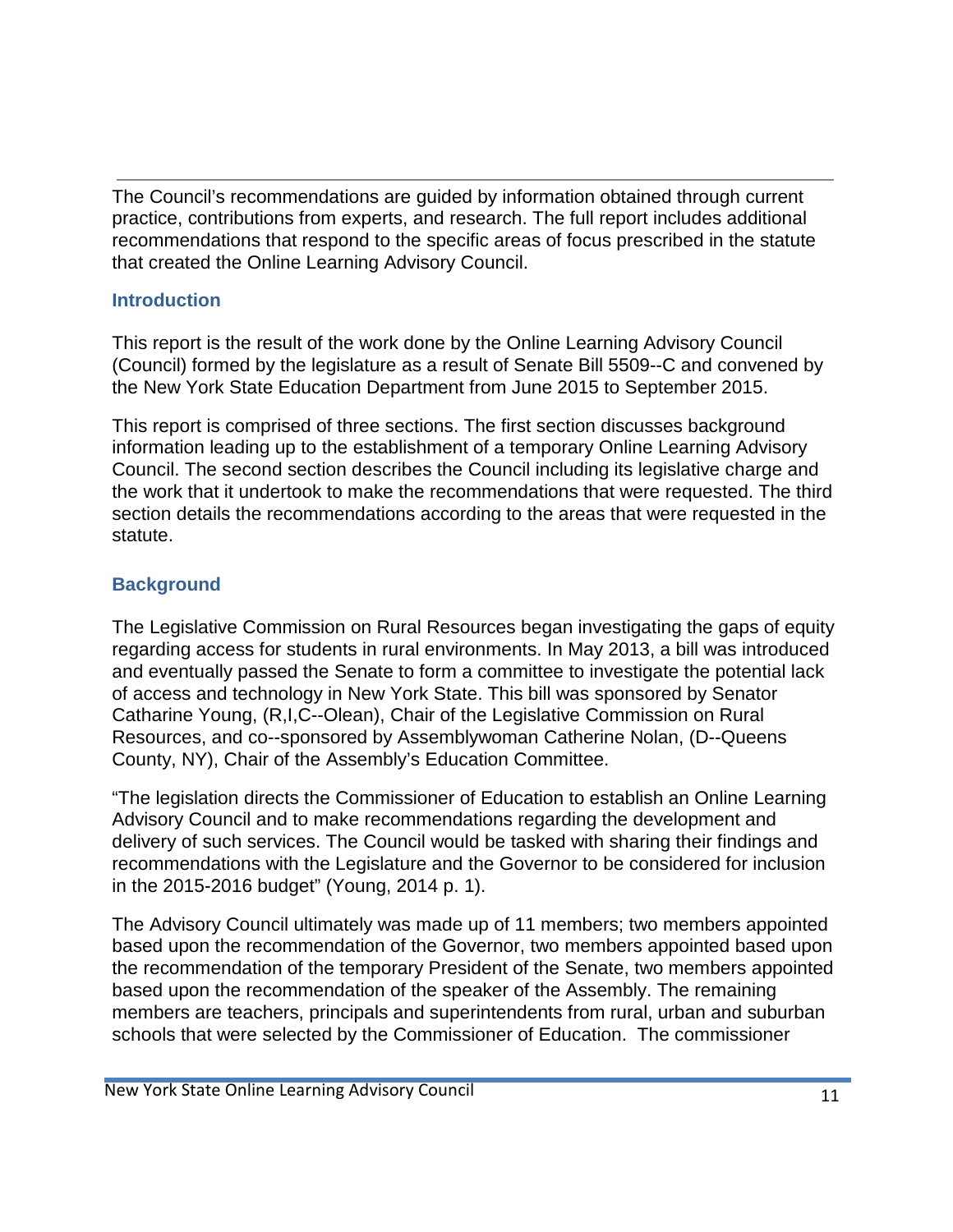appointed the co--chairs of the Online Learning Advisory Council.

The recommendations of the Online Learning Advisory Council address the following areas:

- a) Guidance for use of a statewide online and blended learning network;
- b) Best practices and model school district policies to inform implementation of an online and blended learning program, including broadband access;
- c) Academic programming suited for online and blended learning;
- d) Partnerships with institutions of higher education and other relevant stakeholders for workforce opportunities using online and blended learning; and
- e) A review of teaching and professional development policies and practices.

The Online Learning Advisory Council was constituted in July of 2015. The Council members divided into three subcommittees: Professional Development, Guidance and Policy, and Virtual Learning.

# **Online Learning Advisory Council Members**

**Co--Chair:** Mr. Scott Bischoping, District Superintendent, Wayne--Finger Lakes BOCES

**Co--Chair:** Dr. David O'Rourke, District Superintendent, Erie 2- Chautauqua- -Cattaraugus BOCES

### **Council Members:**

Paul Gasparini, High School Principal, Jamesville--Dewitt School District

Elizabeth Hardy, Staff Specialist for Distance Learning, Cattaraugus--Allegany BOCES

Benjamin Higgins, District Technology Integration Specialist, Springville Central School **District** 

Dr. Ellen Meier, Associate Professor of Practice Computing and Education and Director of the Center for Technology and School Change, Teacher's College at Columbia **University** 

Dr. Alexandra Pickett, Director, Center of Online Teaching Excellence, SUNY Learning **Network** 

Marc Roennau, Computer/Business Education Teacher, Saunders Trades and Technical High School

Thomas Via, Special Education Teacher, Plattsburgh City School District

New York State Online Learning Advisory Council 12 and 12 and 12 and 12 and 12 and 12 and 12 and 12 and 12 and 12 and 12 and 12 and 12 and 12 and 12 and 12 and 12 and 12 and 12 and 12 and 12 and 12 and 12 and 12 and 12 and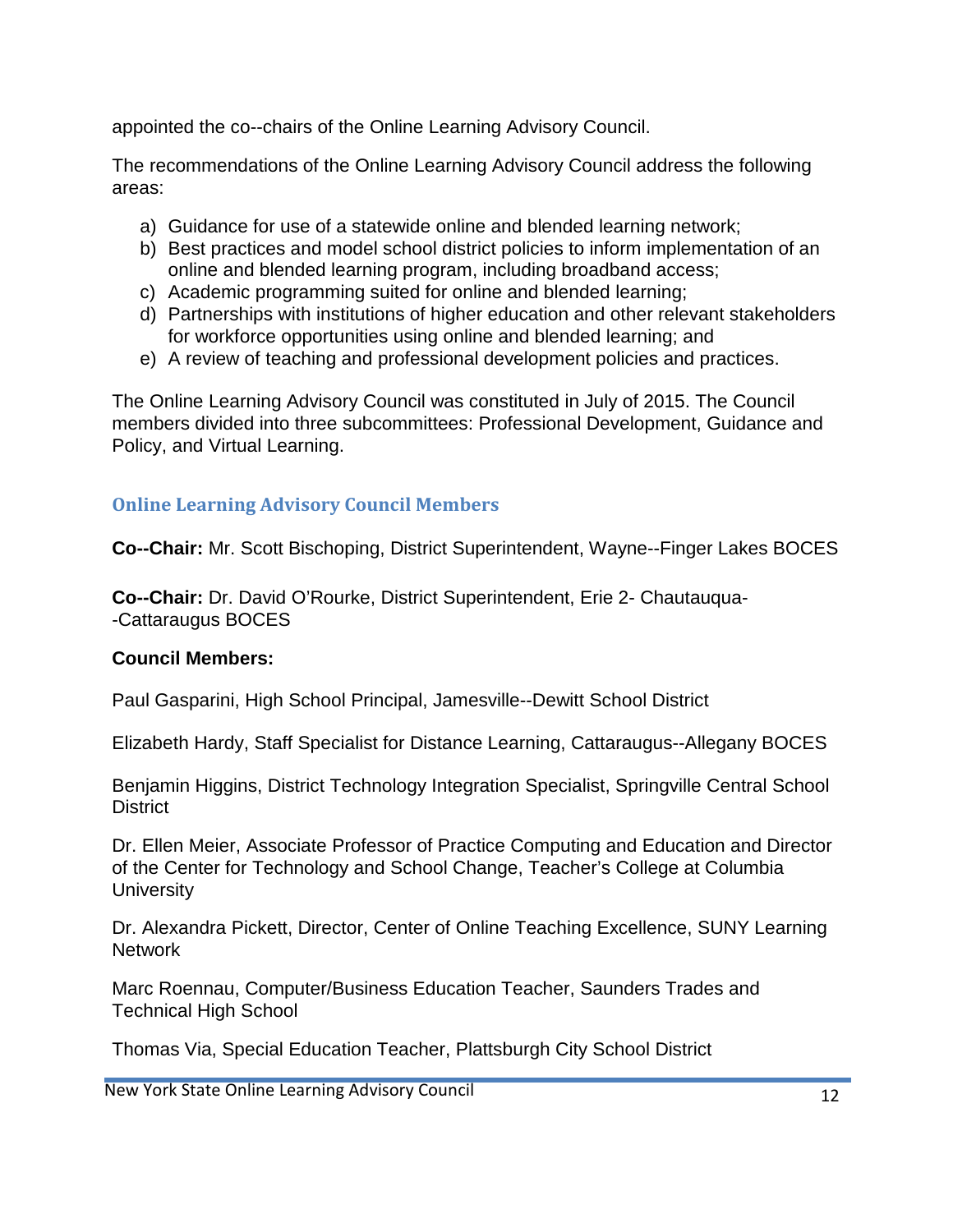## **Acknowledgements**

Members and Co--Chairs of the Council met with numerous contributors and stakeholder agencies for consultation and input, and wanted to express gratitude for their significant assistance with this report.

#### **Stakeholder Agencies**

- Conference of Big 5 School Districts (including New York, Syracuse, Buffalo, Rochester and Yonkers)
- New York State United Teachers (NYSUT)
- New York State School Boards Association (NYSSBA)
- New York State Council of School Superintendents (NYSCOSS)
- School Administrators Association of New York State (SAANYS)

### **NYSED Liaison for the Council**

Kathleen Moorhead, Executive Director for Data Systems and Educational Technology, New York State Education Department

#### **Other Contributors:**

Kelli Eckdahl, Ed.D. e-Learning Director, Wayne--Finger Lakes BOCES

Michael Bayba, Distance Learning Specialist, Erie 2-Chautauqua--Cattaraugus BOCES

Peggy Clements, Ph.D., Senior Research Scientist at the EDC | Center for Children and Technology & Regional Educational Laboratory Northeast

Willard Daggett, Ed.D. Chairman of the International Center for Leadership in Education

Kathleen Gradel, Ed.D. Professor, College of Education, SUNY Fredonia

Jillian Kasow, Director, Legislative Commission on Rural Resources, New York State Senate

Raymond McNulty, Senior Fellow, International Center for Leadership in Education, Dean of the School of Education, Southern New Hampshire University

Jason Ohler, Ph.D. Professor Emeritus, Educational Technology, University of Alaska

Kristine Tuttle, Office of Educational Design and Technology, New York State Education **Department** 

New York State Online Learning Advisory Council 13 and 13 and 13 and 13 and 13 and 13 and 13 and 13 and 13 and 13 and 13 and 13 and 13 and 13 and 13 and 13 and 13 and 13 and 13 and 13 and 13 and 13 and 13 and 13 and 13 and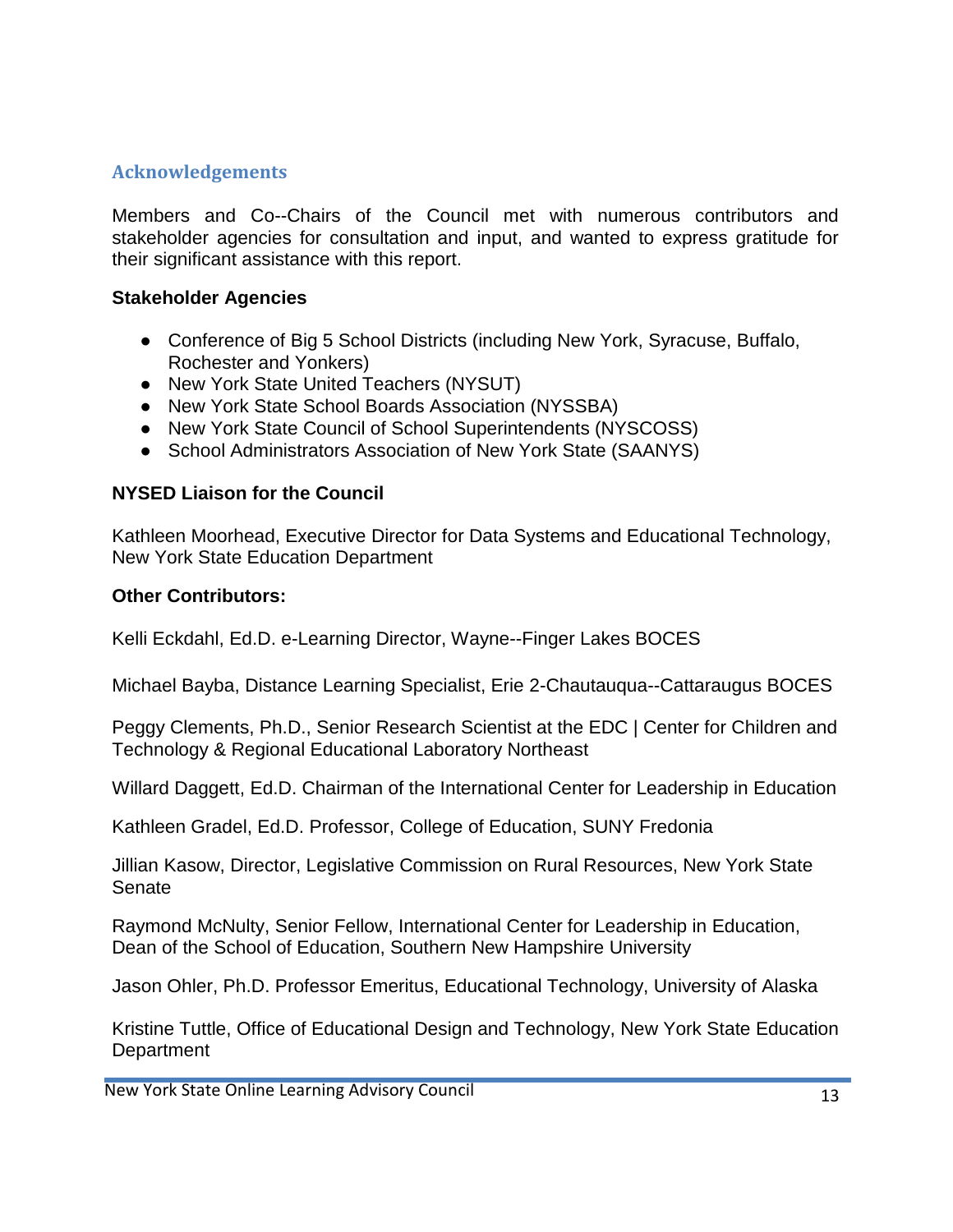Joanne Shawhan, Associate in Library Services, New York State Education Department Nicolas Storelli--Castro, Government Relations, New York State Education Department Senator Catharine Young, 57th District, New York State Senate

# **The Council's Research, Examples, and Methodologies**

Technology increasingly has a significant impact in PK-12 education (Archambault & Crippen, 2009). New York State is no exception and the use of technology is transforming how students learn in the classroom. Online learning should be embraced for its potential to improve educational equality. Online learning can break down geographical, financial, and social-cultural barriers in alignment with the philosophy of democratic, readily accessible education for all citizens; its benefits for facilitating improved access and equity are relevant (NYSUT,n.d). When used strategically, technology can help schools with limited funding to equal the playing field, provide access to academic or interest--based programming, and support course remediation. While many schools across New York State are exploring virtual learning initiatives, much needs to be studied to share statewide.

We are moving away from "transmission" modes of teaching, with the same information going to all students, toward the creation of more personalized learning environments. Online instruction represents significant change from face--to--face teaching. It should not be a matter of simply taking lectures and textbook information and dividing the information into sessions; time, learning activity, and both student and teacher work must be carefully designed. Research--based online teaching practices and online instructional design are necessary to understand how to present content in an engaging manner, how to facilitate online activities, interactions and collaborations, and how to design effective, efficient, and authentic online feedback, assessments, and evaluations.

The goal is to transform teaching and learning. Local requirements for online learning experiences should not be seen as a substitute for this transformation. Lines of communication and collaboration of staff and between schools, BOCES, and higher education are critical to ensure student success in these programs. Districts are encouraged to explore online learning experiences available to students, and to work to support these learning experiences where needs exist. Online learning can allow educators to reach students across the spectrum of academic abilities. For instance, online learning can be used with students in advanced placement or college--prep classes, at--risk students who need extra assistance or credit--recovery classes (due to illness), and adult students in need of GED or workforce training.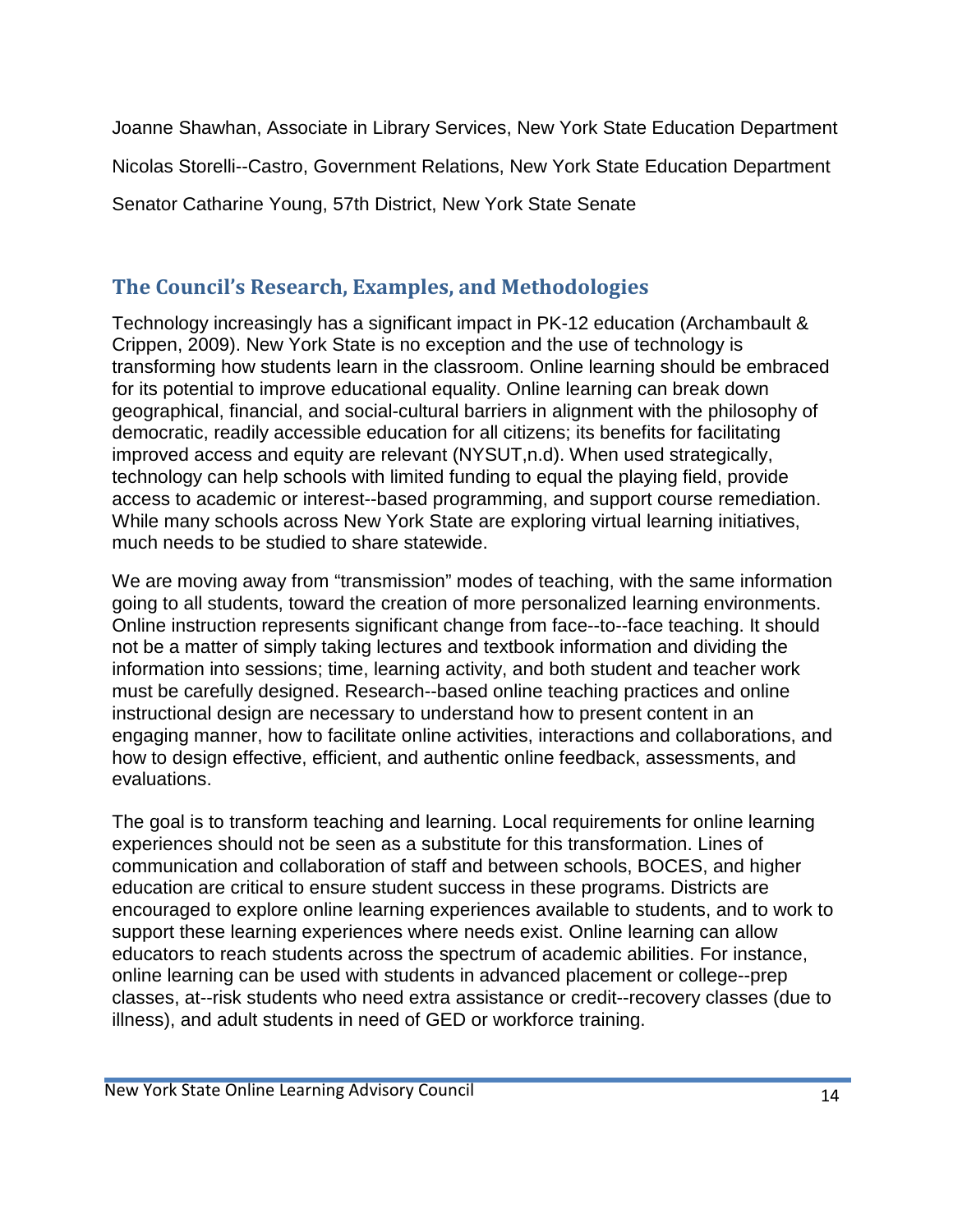The Online Learning Advisory Council felt the following needs were clear:

- **1. Improving equity and access to virtual learning classes or experiences, and ensuring the success of students in these programs, to support the long--term success of students in college and careers.**
- **2. Deepening the learning experiences of all children with greater opportunities for personalization of learning and pursuit of student interests. In this area, online learning tools can be catalysts for transformations in teaching and learning.**

#### **Working Definitions of Online and Blended Learning**

Definitions of "online learning" are many and various. One organization's working definition of online learning is "any course or program conducted outside of the physical classroom using Internet Based technology for instruction." A further distinction is then made between instruction that is "fully online," meaning that at least 80 percent of learning is conducted online at a distance with little or no face to face component, and "hybrid" or "blended" learning, which combines online learning with face to face instruction (National Association of Independent Schools).

We felt the following researchers' definitions were helpful. "**Online Learning** is teacher led education that utilizes technology with Intranet/Internet based tools and resources as a delivery method for instruction, research, assessment, and communication. It may be synchronous (in real time) or asynchronous (separated by time) and accessed from multiple settings (in school and/or out of school buildings). Online learning can be fully online, with all instructions taking place through Internet, or online elements can be combined with face--to--face interactions in what is known as blended learning. **Blended Learning** is a formal education program, in which a student learns at least in part through online delivery of the content and instruction (with some elements of control over time, place, path, and/or pace) and at least in part at a supervised traditional school away from home" (Dichev, 2013, p. 93).

Finally, the types of technology tools that students use to access online learning experiences are diverse. There is an assumption in the field that online learning only means students and a computer, but we see districts using technology in many ways such as through the use of smart boards, tablets, smartphone applications, and other tools as well.

### **Online Learning Outside of New York State**

#### **Student Opportunities**

Comprehensive research and data about existing state and local PK-12 policies is difficult to capture because of the fast--moving pace of the digital learning landscape,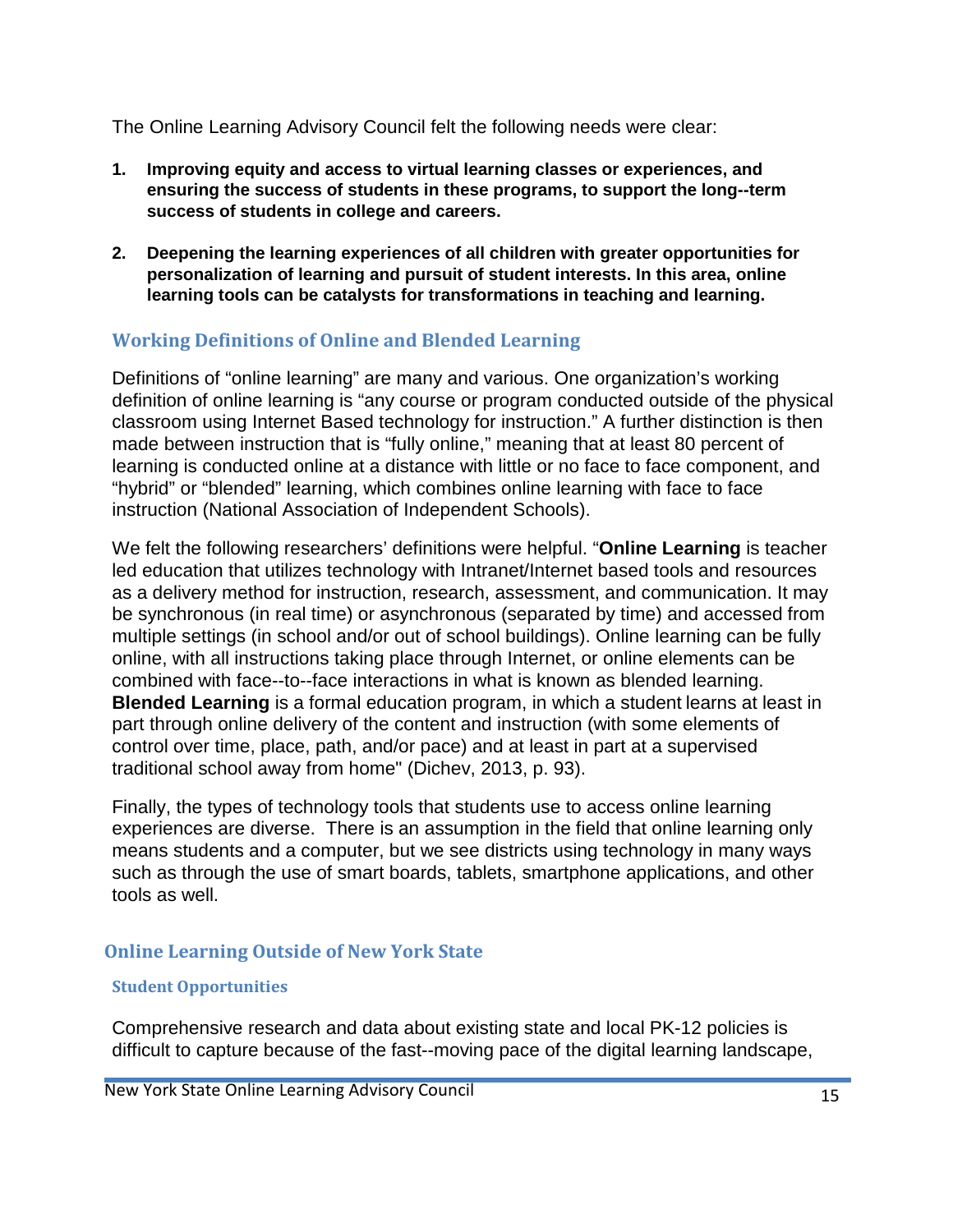and its relative newness in impacting classrooms. The data reflected in this section was current as of 2013-2014, unless noted otherwise. Statistics on blended learning are particularly difficult to compile since individual teachers can generate their own blended content without documentation.

Thirty states have fully online schools with 315,000 students in attendance (Watson, Pape, Murin, & Vashaw, 2014). In very approximate terms, 65% are charter schools and 35% are operated by local districts and in a few cases by state agencies. Although only 44% of the full--time virtual schools are operated by private education management organizations (EMOs), they account for 80% of all enrollments. School districts are increasingly creating their own virtual schools but these tend to have far fewer students enrolled. Florida Virtual School (FLVS) is by far the biggest state virtual school and accounts for 50% of all course enrollments in state virtual schools nationally (Molnar 2013, 2014).

State sponsored virtual schools exist in twenty six states that provide supplemental online courses (online work in addition to face--to--face). Eleven states have course choice policies or programs that allow students to choose online courses from one or more providers (Watson, 2014).

Five states mandate at least one online course for high school graduation (Alabama, Arizona, Florida, Michigan, and Virginia) with North Carolina possibly enacting a similar requirement. Some states have legislation meant to promote taking online or blended courses to graduate. Examples include Georgia, West Virginia, New Mexico, and Massachusetts. The Massachusetts High School Program of Studies specifically mentions taking online coursework as part of college preparation. Many individual districts or schools have also included online learning as part of their graduation requirements (Watson, 2014).

#### **Teacher Preparation**

In the area of professional development, several states have specifically mandated training for in-service teachers who are teaching online and/or blended learning:

- Pennsylvania requires professional development for teaching online credit recovery
- Washington, DC requires six hours for all blended/online course teachers
- North Carolina license renewal requires professional development in integrating digital skills (Watson, 2014)

Several states allow in-service teachers to supplement their credentials with various forms of endorsements: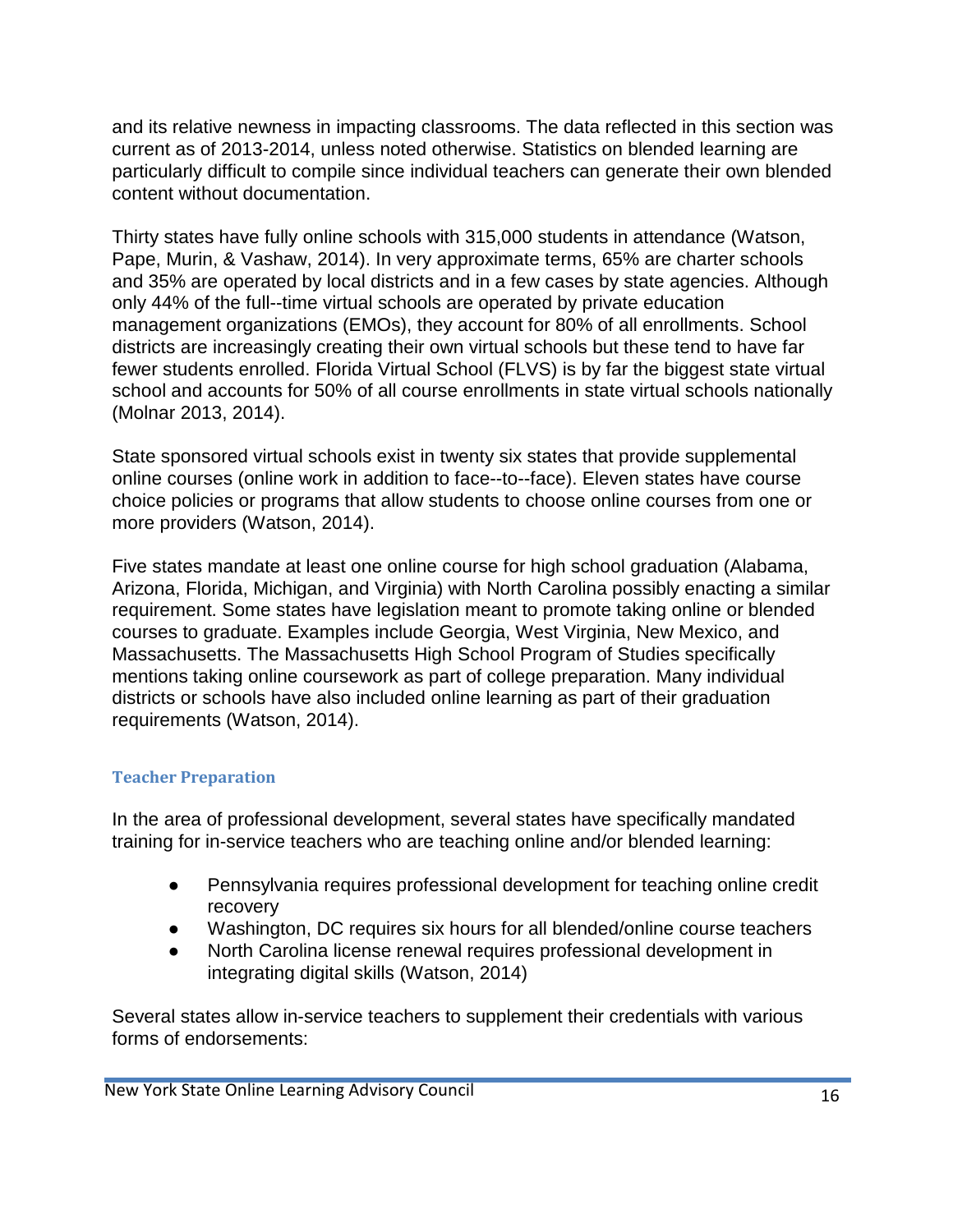- Vermont has an Online Teacher Specialist endorsement (Vermont Standards Board for Professional Educators, 2013, Vermont Standards Board for Professional Educators to Superintendents, August 21, 2013)
- Georgia has an online teaching endorsement program, (Georgia Professional Standards Commission, 2014)
- Idaho offers an endorsement to certified teachers who take coursework in online teaching in addition to completing an eight--week field experience in online teaching or who have one year of experience delivering PK-12 curriculum in an online environment (Arachambault, L., Debruler, K., & Freidhoff, J., 2014)

There are few large scale models in terms of pre-service teacher preparation legislation. Minnesota, for example, requires all college and university programs related to teaching certifications to include coursework in the areas of online and blended learning. More typically, there are individual state and private institutions of higher learning that have a variety of program requirements or recommendations. Several innovative programs are profiled in iNACOL's Partnering for Success: A 21<sup>st</sup> Century Model for Teacher Preparation (Kennedy, K. & Arachambault, L., 2013).

The report *Keeping Pace with K-12 Online & Blended Learning: an Annual Policy Review* provides information about online learning policy from all 50 states and from many individual districts. It also highlights innovative school districts such as Washington, DC, which utilizes Technology Instructional Coaches to deliver professional development that focuses on helping teachers analyze and use the data being produced by the digital content (Watson, 2014).

# **PK-12 Research Findings**

To date most online learning research has focused on the post-secondary level. Researchers warn about generalizing findings on to the PK-12 population due to diverse needs and the varying technology. Additional research is necessary to continue to explore online learning. However, there is evidence to suggest that online learning can be implemented in many different ways. Teachers could enhance their instruction with online content, opportunities for online activities, interaction, or discussion, with online feedback or assessments occasionally throughout the school year or every day. A student can take one or more online classes as enrichment, or as an elective, or the student could be enrolled in a full--time virtual school. The motivation to take the course could be advanced placement or credit recovery, access to unavailable courses, remediation, or dual credit (Dichev, C., Dicheva, D., Agre, G., & Angelova, G., 2013).

Each of these options mentioned above involves many variables. As displayed in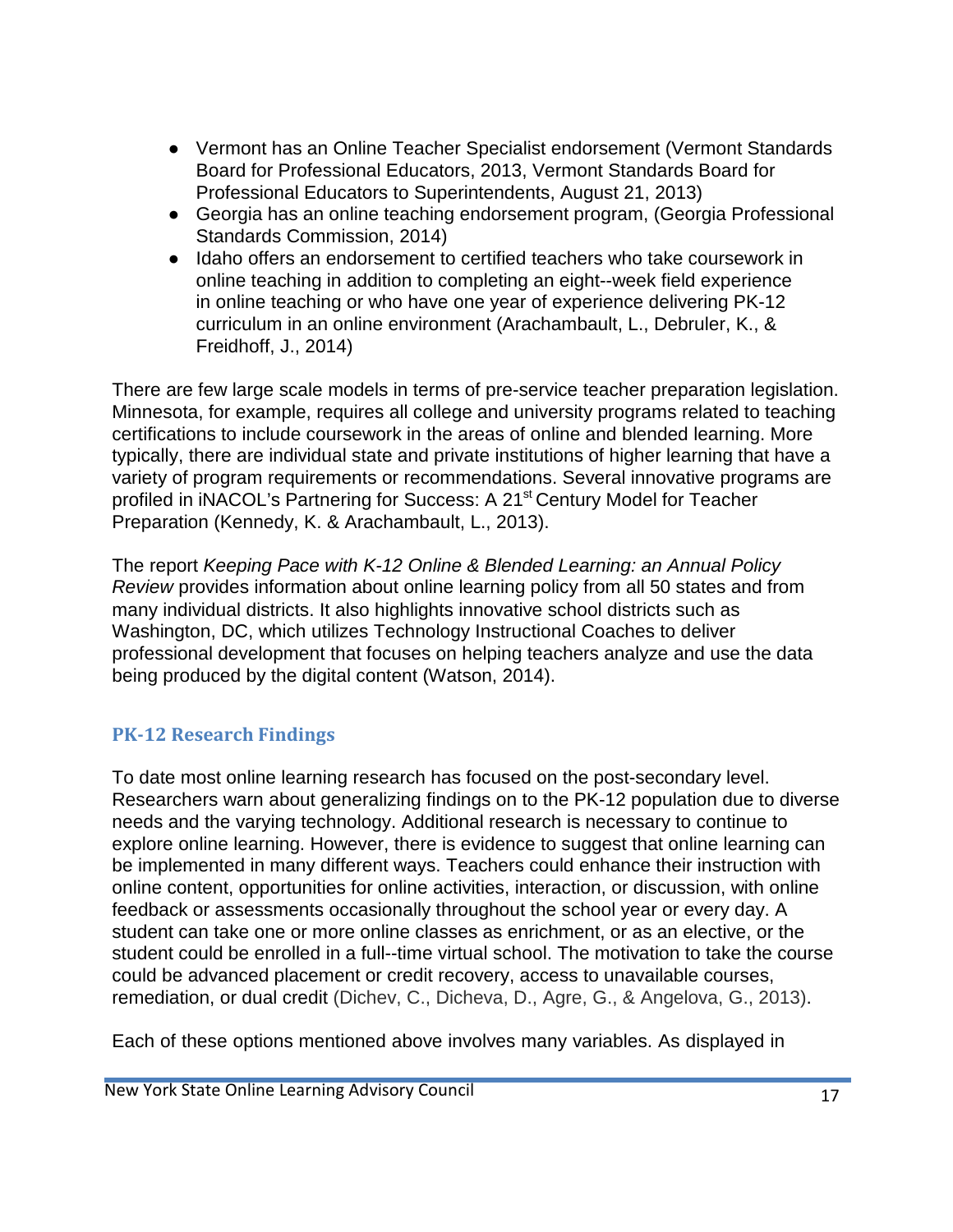Figure 1 (Dichev, C., Dicheva, D., Agre, G., & Angelova, G., 2013) the number of permutations becomes staggering.



Figure 1: Defining Dimensions of Online Programs

Figure adapted from Gregg Vanourek, A Primer on Virtual Charter Schools: Mapping the Electronic Frontier, Issue Brief for National Association of Charter School Authorizers, August 2006.

C Keeping Pace with K-12 Online and Blended Learning, 2012, kpk12.com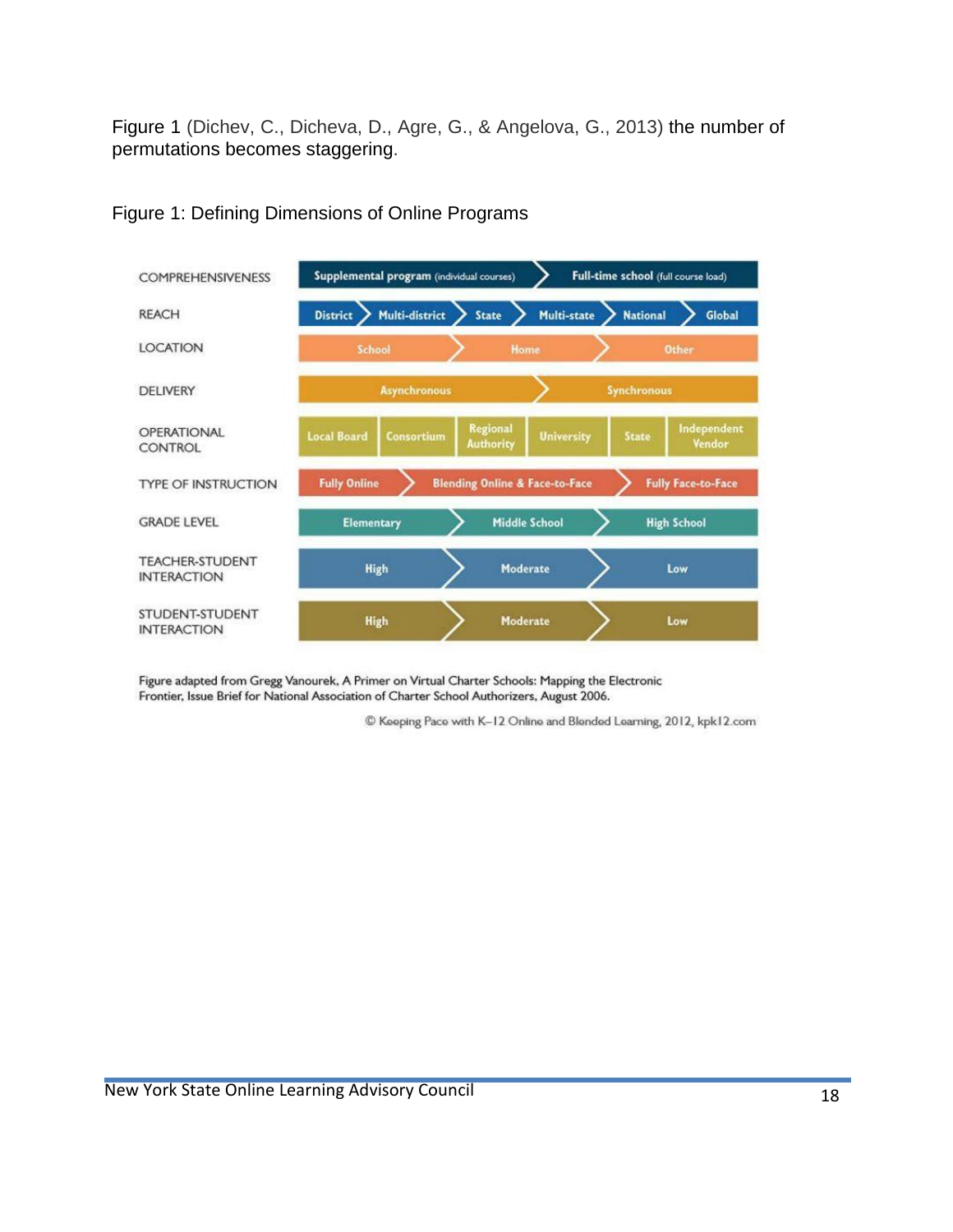# **New York State Snapshot**

#### **School District Level Models**

School districts across New York State have the opportunity to participate in a variety of long-standing online and blended learning programs. The continued development of these new technologies provides additional avenues for enhancing the education of all students, preparing them for future success regardless of geographic location, grade or subject area, or academic need. Whether the delivery has been designed locally or in partnership with colleges, regional BOCES, the New York State Distance Learning Consortium (NYSDLC) or others, the ability to strengthen academia through digital tools has and will continue to benefit future generations of teachers and learners. While all districts have access to the programs listed below, there is a cost to the district, typically per student in a tuition format. There is also a cost in ensuring students have proper access to the appropriate technology and support to be successful in the program. Examples include:

#### **Video Conference Courses (synchronous courses):**

Provided as a BOCES service and offered since the early 1990s, video conference equipment is used in real time to share approximately 456 courses within NYS daily. Traditionally, a host teacher in one district connects with students in up to three other classrooms from districts throughout the state. These video conference courses are provided through High Definition (HD) technology, reach over 5,000 students and offer program opportunities that range from traditional high school courses to Mandarin Chinese, College Biology and International Business. The New York State Distance Learning Consortium (NYSDLC) provides a course database which is made available to guidance counselors and school administrators to select courses meeting the needs and interests of their student population and district.

#### **Video Conference Collaborations:**

Schools throughout New York State have the opportunity in partnership with regional BOCES or on their own to participate in over 1800 virtual experiences for grades PK-12. Through live two-way interactive video services, more than 30,000 students have been able to learn from experts across the globe. These virtual experiences range from the Manhattan School of Music, to the Ellis Island National Monument, the Buffalo Zoo, the Smithsonian, and NASA. Students can have personalized interactions on a vast number of topics. Classroom collaborations are also happening globally, allowing connections to be developed with teachers and students from every continent providing greater access to specified content and building a greater awareness of other perspectives and cultures of the world.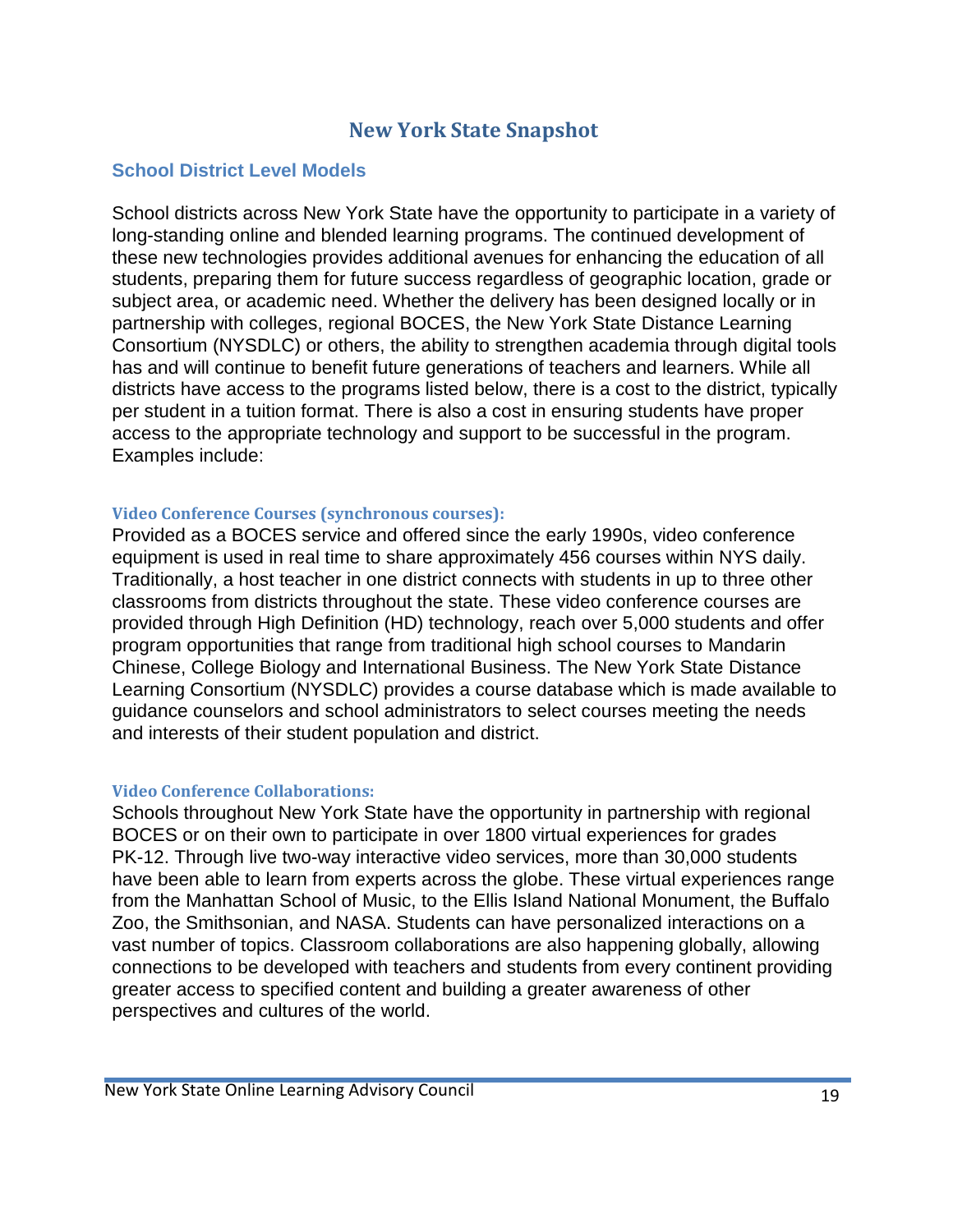#### **Blended Learning / Flipped Classroom:**

The Blended Learning / Flipped Classroom approach combines the benefits and value of in--person classroom learning, with the convenience and flexibility that e-learning offers. With online content, students can study and learn at their own pace, in an environment that suits them. In-person instruction gives learners the chance to ask teachers questions, and receive feedback in real time. Online learning and in--person teaching both have advantages, but blended learning allows students and instructors to reap the benefits of both.

#### **Asynchronous Online Learning:**

In this model, learners learn at their own pace and courses are supported locally or through subscribed services of BOCES to provide academic opportunities and support to students throughout the state.

- **Online Elective, Independent, and Enrichment Courses**  Students are able to choose from a variety of courses, including those of special interest for college/career paths, that otherwise would be unavailable to them due to the lack of funding and/or local teaching expertise. Such courses include: Marine Biology from Florida Virtual School, Game Design from Edgenuity, or open courses from colleges like MIT and Columbia University. BOCES and the NYSDLC members can also provide students with mentors and a Teacher of Record for school districts to work closely with online students.
- **VAP Courses** Through the recent Virtual Advanced Placement (VAP) Grant, many BOCES were able to build a network of NYS developed AP courses that are also shared on the NYSDLC course database. Students can participate in these courses online, anytime, anywhere, or receive the course in a blended fashion through video conference and an online Learning Management System (LMS) platform.
- **Online Summer School** Online Summer School through a BOCES Summer School Coser provides many students access to online content and the ability to proceed through a course at their own pace. Certified teachers are available to coach students toward success.
- **Credit and Unit Recovery**  Recently a variety of online services have been made available to assist students with credit and unit recovery. Using a computer lab, library, or specially designated space, students are assigned to work online toward credit recovery. Teacher mentors are available to assist students and rely on the support of subject--certified teachers when subject matter expertise is needed. When a student begins to fall behind during a unit, supplemental online instruction provides him/her the opportunity to catch up before conceptual understanding is lost or the student falls further behind.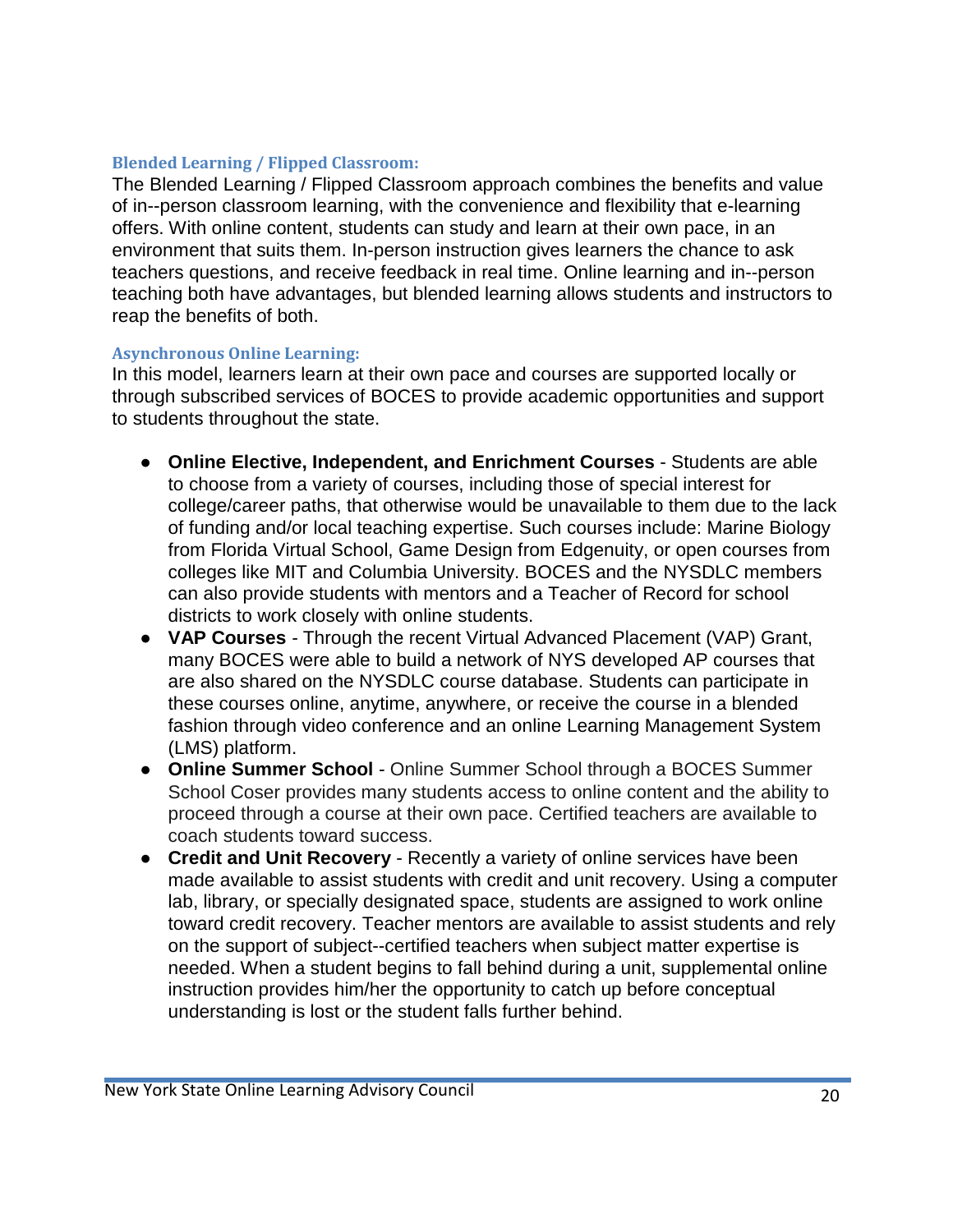Just as in face--to--face classrooms, while there are many high quality examples for each of these models, there was an evident need for more universally understood standards of quality programs. We address this need in recommendations elsewhere in our report. It is also important to recognize areas of regulation that currently are working to encourage online learning innovations. The Part 100.5(d) Regulation's credit for independent study is particularly important to maintain in New York State. In fact, many online learning opportunities for students are presently offered under this area of the regulation. We recommend that this flexibility be maintained to support mastery of commencement--level learning outcomes attained through both face--to--face and online learning delivery.

#### **New York's Teacher Preparation**

Except for minimal recognition that New York's teachers teaching online need preparation that may differ from traditional programs, analysis provided little evidence of progress toward requirements for the preparation, certification, and licensure of online teachers; and, although there has been some attention to the need for ongoing professional development of teachers in virtual environments, there has been very little specific state legislative movement made in this area either (Molnar 2015). The study of requirements may be an appropriate area for NYSED to explore in the future. The Council strongly encourages that policymakers should take care to avoid disrupting successful practices where they have emerged.

New York State is unique in that NYSED has a defined certification designation of "Technology Specialist." The content core of a registered Education Technology Specialist program "prepares candidates with the knowledge, understanding, and skills for using various types of technology for teaching to the State learning standards for students … and for instructing other school staff and students in using technology for teaching and learning." (Section 52.21(b)(3)(xv)(a) of the Commissioner's Regulations) This certification holds potential for helping teachers learn how to use online learning opportunities appropriately, but currently is not a hiring category in all districts in New York State.

# **The Council's Recommendations**

Using the above statements as the lens for its work, the Council arrived at four prioritized recommendations: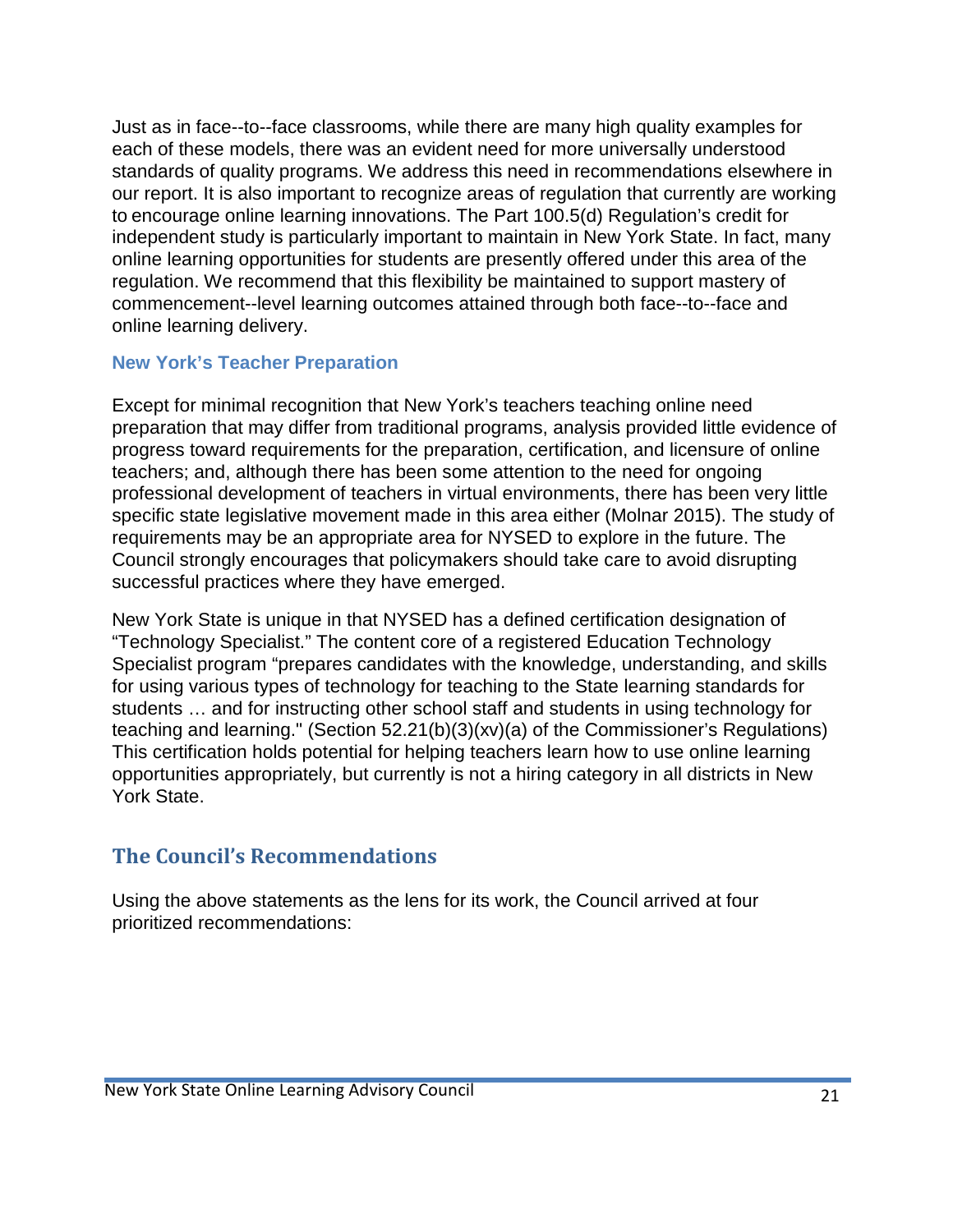**Recommendation #1: The Online Learning Advisory Council recommends that the Legislature and Governor allocate \$100 million to support multi-year professional development grants. These grants will support both planning and implementation to expand development of instructional skills using online tools in classrooms, and online course availability and capacity.**

With this allocation of targeted grant funding, the Council intends that New York State should make a strong financial commitment to professional development for two reasons: 1) to support a transformation in pedagogy using online learning tools, and 2) to empower the development of high--quality online learning courses and scalable systems of support to provide equitable access to program for students throughout New York State.

New York has made a significant investment in hardware and connectivity through the Smart Schools Bond Act. To make the most effective use of that equipment, our educators and administrators need well--planned, high quality, job--embedded professional development. It is strongly advised that, prior to funding professional development for online learning through these grants, the State Education Department receive and award consortia applications to support effective planning. These consortia of school districts, BOCES, or Big 5 School applications should require significant involvement of partners, including higher education, administration and teacher associations, and private sector.

Support for these targeted professional development consortia applications will leverage an investment of professional development to develop equity of access to online learning experiences, and to transform teaching pedagogy in our school systems. They are intended to develop online learning models to grow in New York State. High quality professional development is often led by outstanding faculty innovators. To support transformations of teaching with technology, professional development is often job- embedded. Many districts utilize Teachers On Special Assignment, Technology Specialists, or BOCES Cooperative Service Agreement staff who can sustain long term relationships with a school's faculty over a period of years.

Further, professional development consortia need to be organized into communities of practice to ensure that the professionals and leaders engaged in these efforts are learning from one another. To maximize the potential of digital learning throughout the state, conversations of best practice and future academic delivery/design must be made available in an ongoing attempt to provide all teachers/learners with strategies for success. Because technology provides a constantly changing system of tools and strategies in education, a statewide communication system must be developed to stay current with online learning opportunities and strategies for student engagement. BOCES plays a critical role for component NYS districts in this area. To serve districts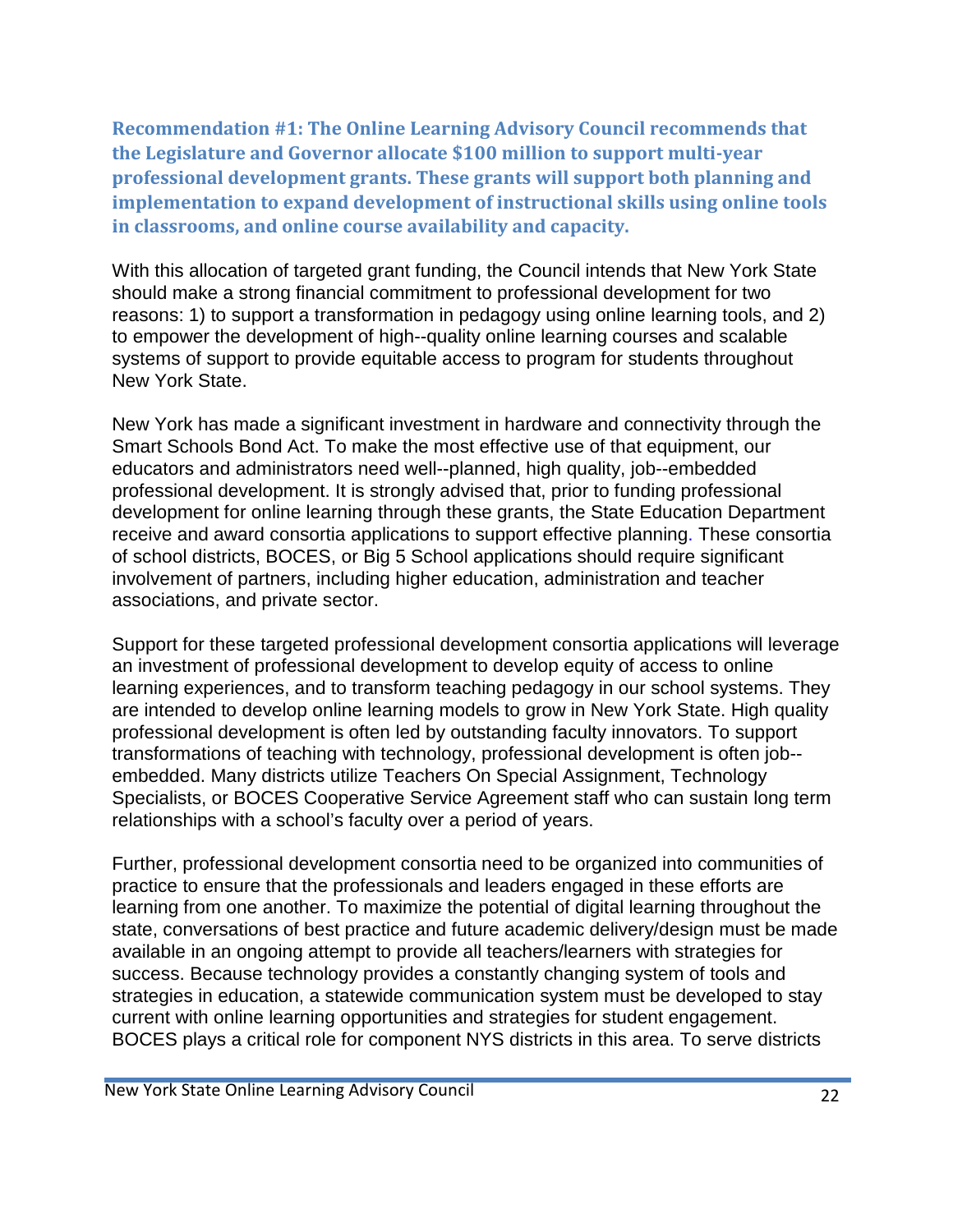who are ineligible for BOCES services, NYSED must facilitate communities of practice.

Separate from the provision of professional development grants to consortia, districts must also rely on their own capacity to prioritize high quality professional development to faculty and staff to support the effective use of online learning tools and strategies in our classrooms. To this end, although the Smart Schools Bond Act funds cannot be expended on professional development, the Smart Schools Bond Act offers an unprecedented opportunity to strategically target resources for professional development at a local level. An investment of \$2 billion is transformational and should not just be used to update technology. Technology budgets can be targeted to provide professional development and Smart Schools funding used for equipment.

Administrators and teachers need high quality professional development to support decision making about provision of student programs (appropriateness of environment, content, and course design, current and emerging online learning tools and resources, pedagogy, etc.). Therefore, matters of professional development funding, both shortand long--term, should be addressed to ensure that investments in technology are financially sound and sustainable. The infrastructure must fully support digital learning.

Local groups or consortia need to work in cooperation with regional teacher centers, BOCES, and local colleges to discuss the range of technological resources needed to participate successfully in online learning.

**Recommendation #2: The Online Learning Advisory Council recommends that the Board of Regents, Legislature and Governor grant authority to the NYS Education Commissioner to provide certain waivers of regulations to support Innovation Networks.**

Much like the Start--Up NY program created by the Governor to exempt new business from certain New York State regulations, we recommend that the Board of Regents, Legislature and Governor grant the Commissioner of Education the authority to empower "Innovation Networks" with waivers of specific NYSED and statutorily- -required regulations. Innovation Network waiver requests are solely intended to enhance quality of student learning experiences, spur the development of innovative online learning programs, and foster the growth of the digital transformation of schools.

Although the Commissioner presently possesses waiver authority in certain areas unrelated to online learning, Innovation Network waivers are specifically intended to promote quality online learning program development. For this reason, participation in a professional development consortia (see Recommendation #1) may be considered as a prerequisite to Innovation Network waiver requests.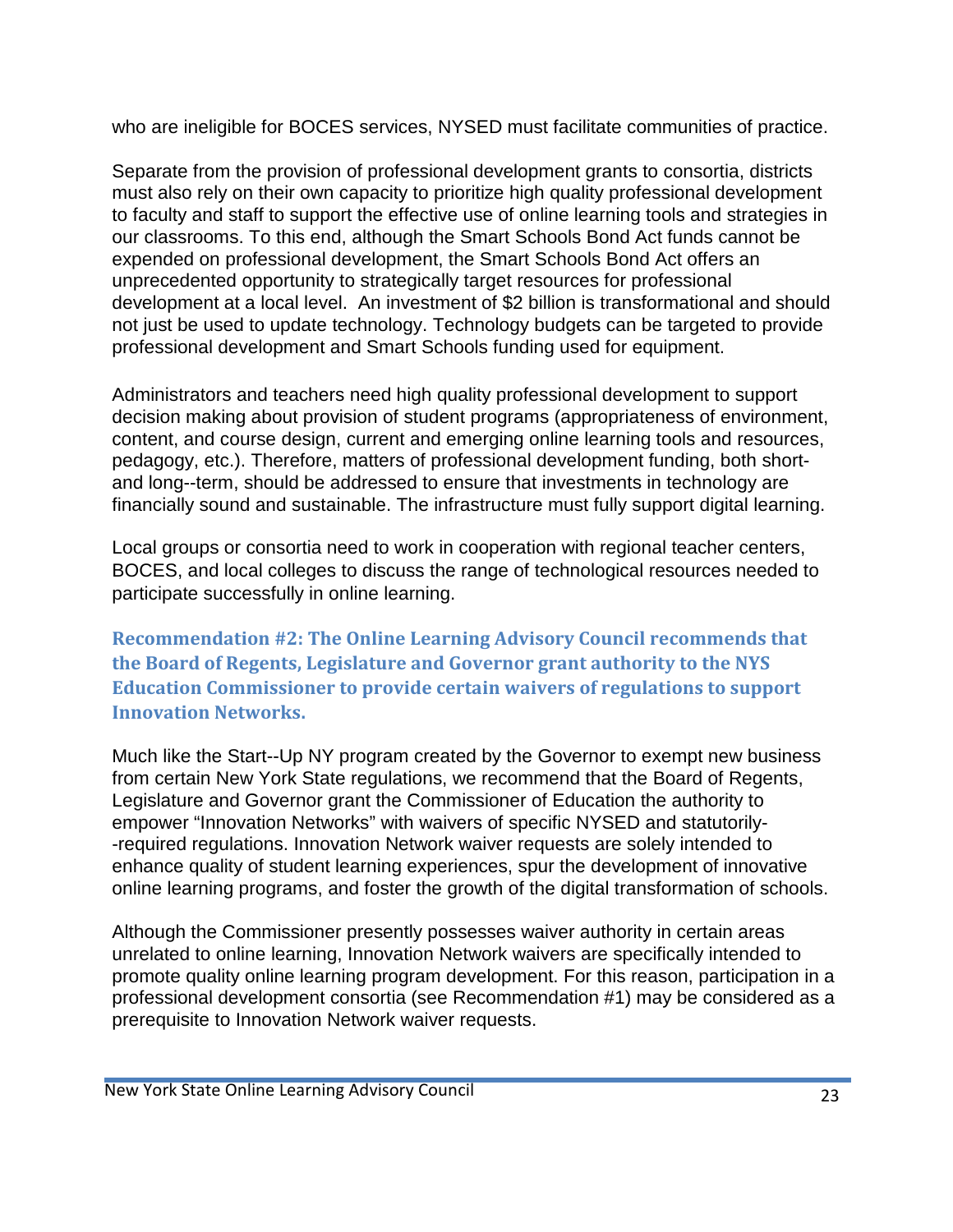Like the incentives created under the Start--Up NY program, which tied participation to specific metrics for success, Innovation Networks will be accountable to demonstrate significant improvements and changes in online learning opportunities and quality of online learning experiences for students in New York State. Where necessary, such waivers could encourage innovation, experimentation, and improvement of pedagogical practices to better meet the needs of today's students.

It is essential that Innovation Networks learn from each other, and there are support structures to convene and sustain these initiatives. The Department of Education would provide oversight of the administration and evaluation of waivers provided to innovation networks, and support innovation networks in learning from each other.

The Commissioner's waivers will not include any regulation related to health and safety. Instead, these waivers should only be sought to facilitate quality student learning opportunities with online tools or programs. Waivers could extend to areas that are currently governed by law or regulation that may inhibit innovation and risk--taking in faculty and staff.

The Online Learning Advisory Council is also mindful of individual district collective bargaining agreements. Waivers should not be construed as a means to avoid collective bargaining. In fact, labor collaboration should be encouraged as a significant step in planning proposals for Innovation Networks, and may be required as part of an application for an Innovation Network's regulation waiver. We would emphasize the involvement of collective bargaining units in the development of waiver proposals, and we support the sign-off of the bargaining unit on proposals as an indication of such participation.

**Recommendation #3: The Council recommends that the state adequately staff and support NYSED's Education Technology capacity and resources. The purpose is to bring forward innovations in online education and educational technology.**

Based on the Council's findings, we believe New York as a whole is behind other states in many pedagogical innovations – particularly in the area of full--scale implementation of online learning. However, these innovations warrant significant planning and support at the state level. Currently, the NYSED Education Technology staff consists of a team of four (4) professionals, none of whom have an education technology background, and a coordinator. There is no cabinet-level educational technology role at the NYSED, and the structure of SED needs to adapt to needs from the field in technology in education. Other states (e.g. Kentucky) have invested in their state education departments to ensure capacity to lead and promote the use of virtual learning tools with students. We recommend that New York should do the same, and the legislature, division of budget, and Governor's office need to provide pressure and resources to the NYSED to make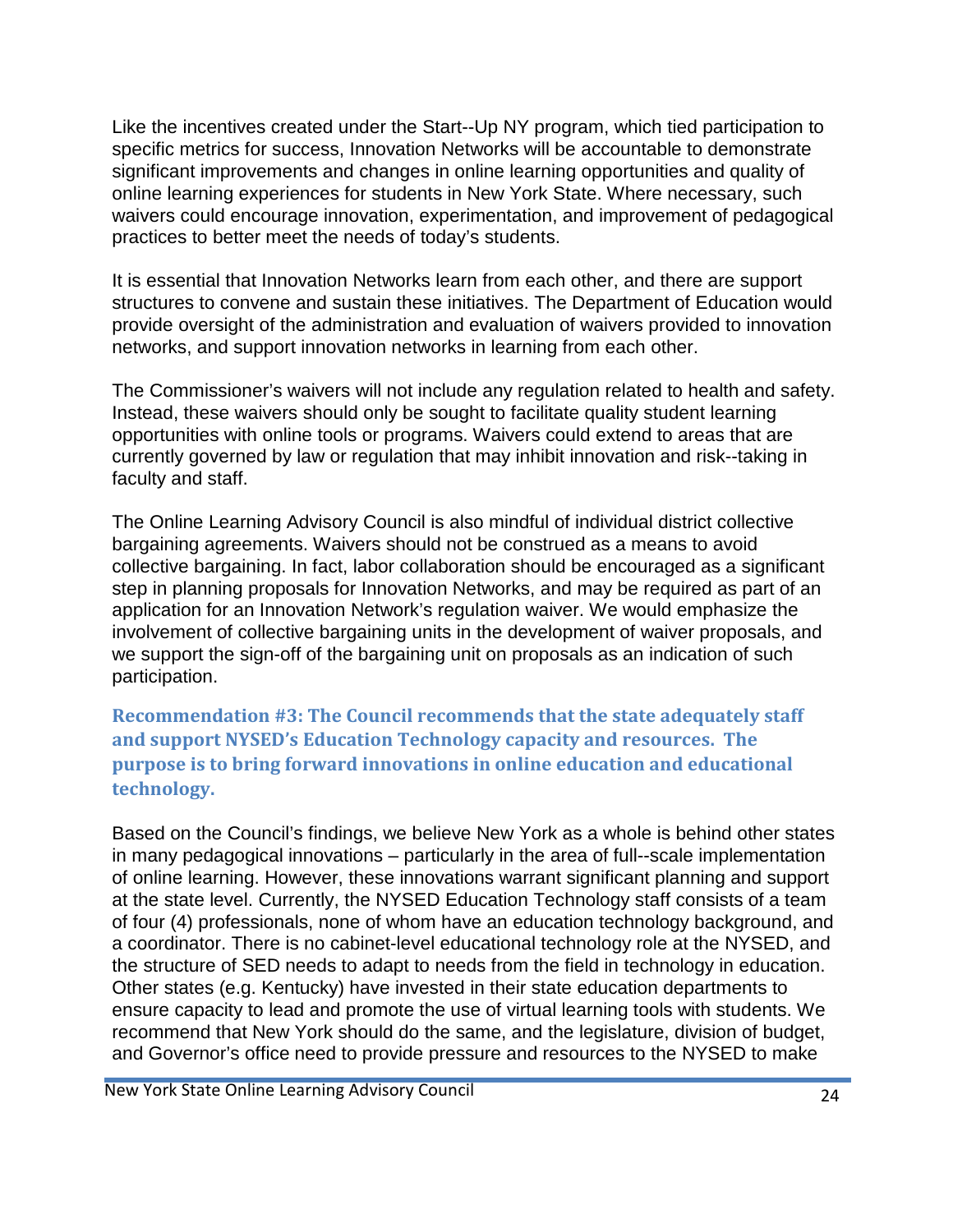this happen. Appendix A provides a suggested structure and budget figure needed to support this structure (\$700,000 per year).

This is an insufficient allocation of staff and expertise to support innovations in educational technology in New York State. Drawing from the experience of other states who have advanced online learning opportunities, there is a need to prioritize state- -level educational technology leadership within NYSED. Specifically, we recommend creating a cabinet--level position at the department, a newly--created and state--funded Chief Digital Officer, tasked with advancing educational technology programs and initiatives in New York State, and tasked with coalescing existing educational technology bodies toward shared purposes and objectives (e.g. New York State Association for Computers and Technologies in Education, Technology Policy and Practices Committee, Regional Informational Centers, and the Distance Learning Consortium of New York State).

There is a need to bring forward innovations in online education and educational technology drawn from national and international examples, and to advise the field, the Commissioner, Board of Regents, and governing bodies of potential changes in how education is delivered effectively for today's student needs. This need requires an increase in the numbers and expertise of the NYSED Education Technology staff as their role will change significantly.

Further, partnerships with New York's universities (and specifically their Departments of Education) ought to be established and facilitated by NYSED's Educational Technology staff to conduct research at the PK-12 level to investigate and evaluate existing practices, and to improve understanding of effective and engaging online teaching and learning. This evaluation can be required, for example, as a component of professional development planning and implementation grants or Innovation Network waivers. A commitment to ongoing research and data collection and analysis is essential to inform decisions, policy, curriculum development, professional development, and course design approaches, and to continue to learn from the online teaching and learning that is being implemented in schools and homes throughout the state.

In addition, the Council recommends a standing committee, under the direction of NYSED's Chief Digital Officer, be charged to review current trends and forecast the online learning needs of the students of our state, and to develop policy recommendations for the Commissioner to improve opportunities for online learning programs, as well as policy recommendations to support a digital transformation in our schools. We recommend that at least 50% of this committee be drawn from a rotating pool of PK-12 and Higher Education. In addition, NYSED, NYSUT, and NYSCOSS, The Conference of Big 5 School Districts, and SAANYS should provide guidance and expertise to this committee. In addition, this committee should also have representation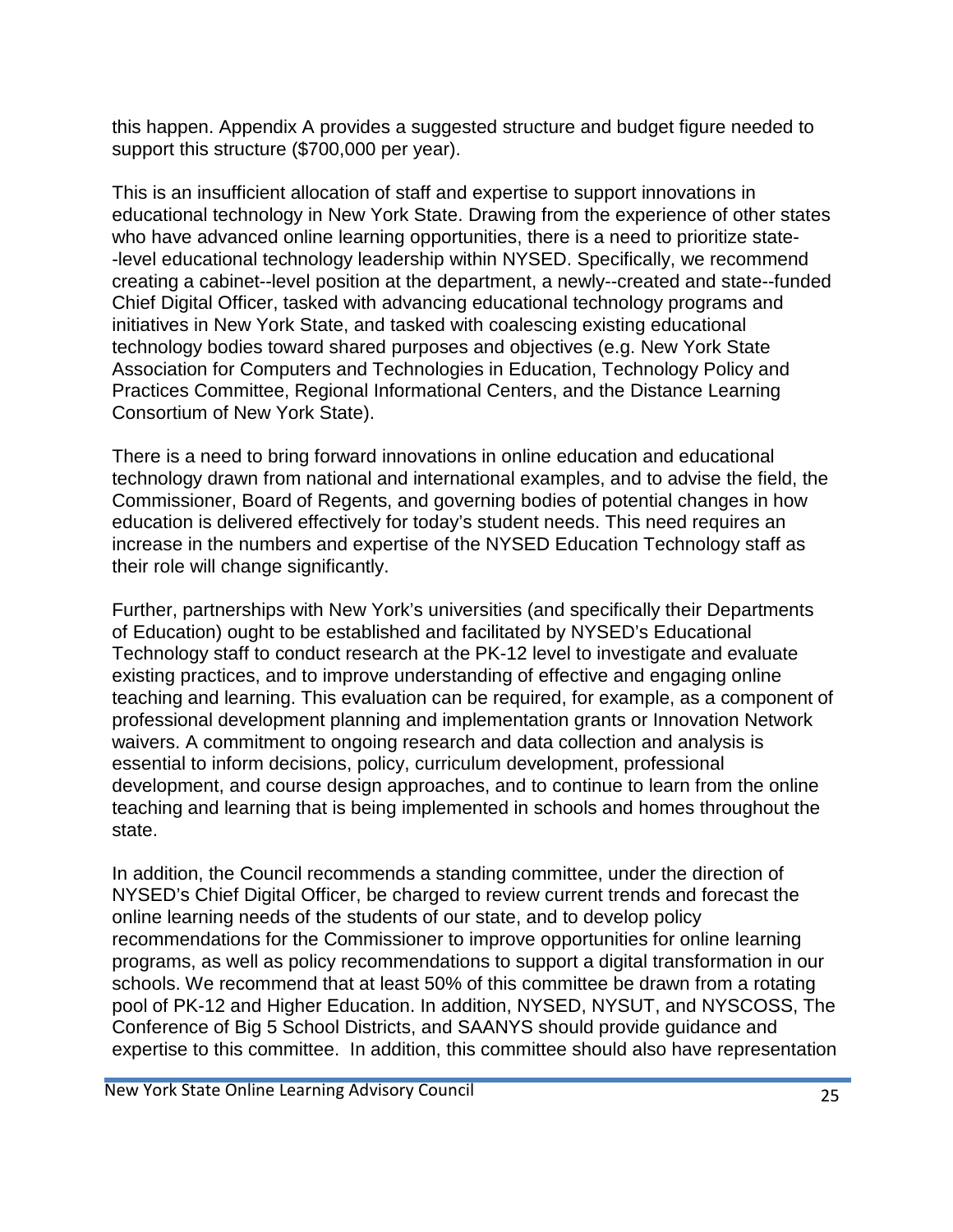from specific experts in the field, from RICs, BOCES, NYSDLC, and school districts. The council members should also represent the rural, urban and suburban areas of New York State.

Recommendations from the committee must be grounded in current research in the education field. Given the limited availability of research and evaluation of current online programming in PK-12 education, this needs far more attention from higher education's experts and researchers.

The investigation and work of our Council has proved that there are significant resources to support online learning both inside and outside New York. The purpose of a standing body would be to bring those resources together to best inform policymakers and lawmakers of recommended directions in the area of pedagogy, teaching and learning.

There were also many issues that emerged during our Council's work that could and should be addressed by this group. Examples include: standards for high quality online learning experiences and resources, Competency Based Education, flexibility in seat time requirements in the Part 100 Regulations, development of individualized learning portfolios, and new literacy requirements in a digital age.

### **Recommendation #4: The Council recommends higher education systems develop teacher pre-service experiences in online and blended learning.**

There is a significant need to build capacity in teacher preparation programs to better equip our emerging teachers with the online skills they need to teach 21st century students. While many our of colleges and universities have begun including online learning as part of their offerings, and even requiring experience in some cases, our newly certified teachers need to have online learning and teaching skills embedded in their post-secondary coursework to fully experience the role technology plays in providing personalized learning. The professional development effort to transform the pedagogy of current teachers will be a challenge for the P-12 system. Preparing pre-service teachers with skills using online tools for instructional purposes would greatly assist that transition and provide the skills necessary for teachers who are just entering the field.

Except for the recognition that online teachers need preparation that may differ from traditional preparation, overall our legislative analysis provided little evidence of growth in policy or statute in the U.S. that would require significant differences in the preparation of teachers who teach online. There is a need for significant progress toward requirements for the preparation, certification, and licensure of online teachers; and, although there has been some attention to the need for ongoing professional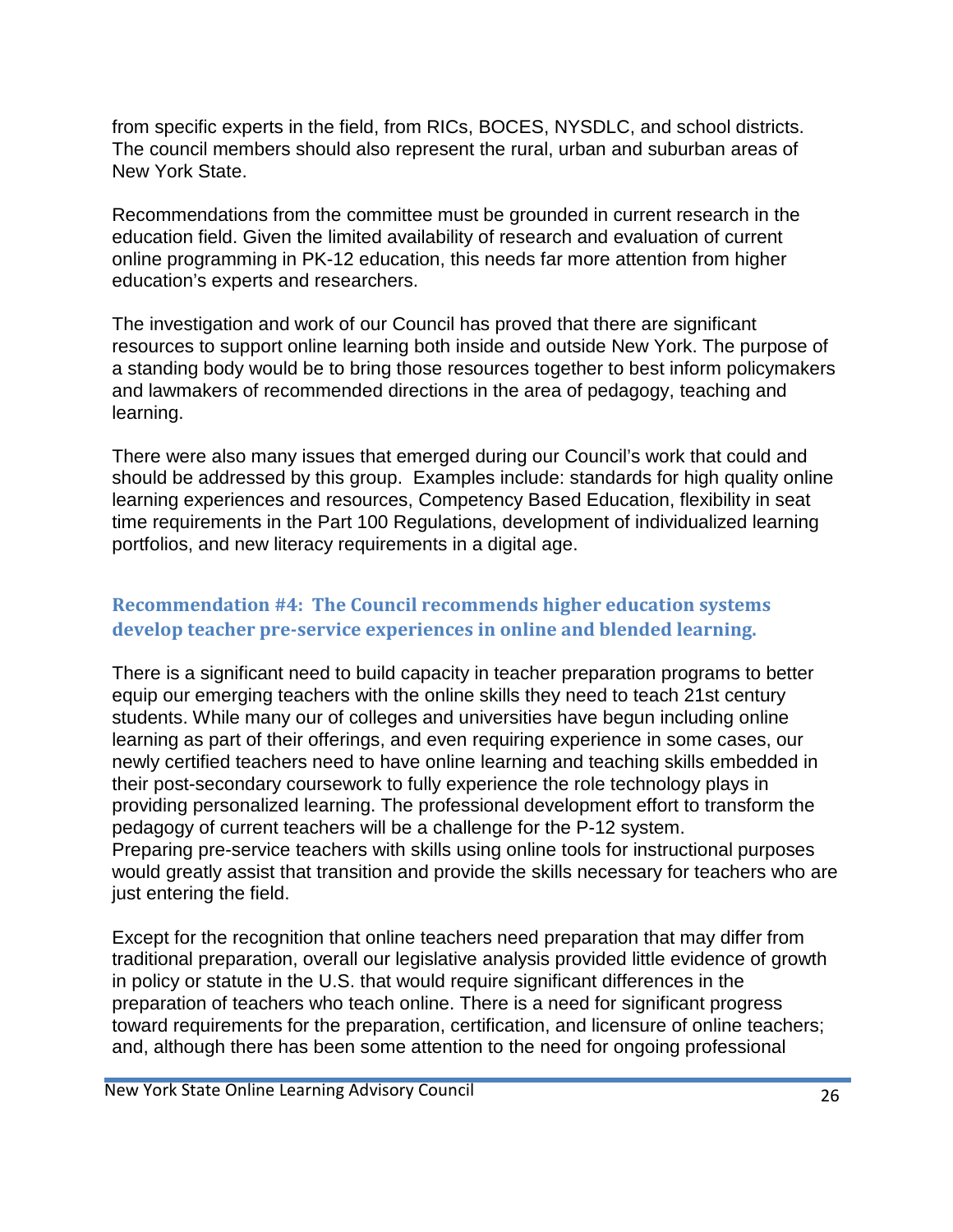development of teachers in virtual environments, there has been no specific state legislative requirement made in this area either (Molnar, 2015). The pedagogical skills necessary to effectively incorporate online and blended learning is a significant component to consider in a pre-service teacher preparation program. We recommend a policy in this area, but without a strong research base behind such a recommendation, it would be wise to allow higher education faculty to define any requirements in multiple contexts and settings rather than a single requirement for online teaching preparation. We recommend a collaborative process that includes institutions of higher education offering teacher preparation programs, teacher preparation program faculty, SED and other stakeholders to identify and develop the necessary program changes that would support this outcome.

There are no widespread models of state pre-service teacher preparation policy or legislation requirements in the United States. Minnesota, however, requires all college and university programs related to teaching certifications to include coursework in the areas of online and blended learning. Of course, there are individual state and private institutions of higher learning that have a variety of program requirements or recommendations. Several innovative programs are profiled in the International Association for PK-12 Online Learning's (iNACOL) Partnering for Success: A 21<sup>st</sup> Century Model for Teacher Preparation (Kennedy, K. & Arachambault, L., 2013). It is also worth noting that we could find little research about the effectiveness of such requirements, so to the extent that NYS institutes requirements, the effectiveness of these programs also need study.

Finally, in our research we could find only a few state certifications or endorsements for teaching online courses in the United States. If New York were to create an endorsement for online teaching, it would be important for NYSED to ensure that presently certified NYS teachers who teach online are not unintentionally excluded from their current online teaching as a result of a sudden implementation of a new requirement.

# **What Is Needed to Support the Recommendations?**

The Online Learning Advisory Council has noted seven areas needed for effective online and blended learning program development:

- **1. Institutional Vision and Support for Standards for Online Learning**
- **2. Professional Development for Teachers and School Leaders**
- **3. Content and Curriculum**
- **4. Equipment**
- **5. Internet Connectivity**
- **6. Models of Quality Programs and Practices**
- **7. Research, Evaluation, Program Assessment and Systemic Learning**

New York State Online Learning Advisory Council 27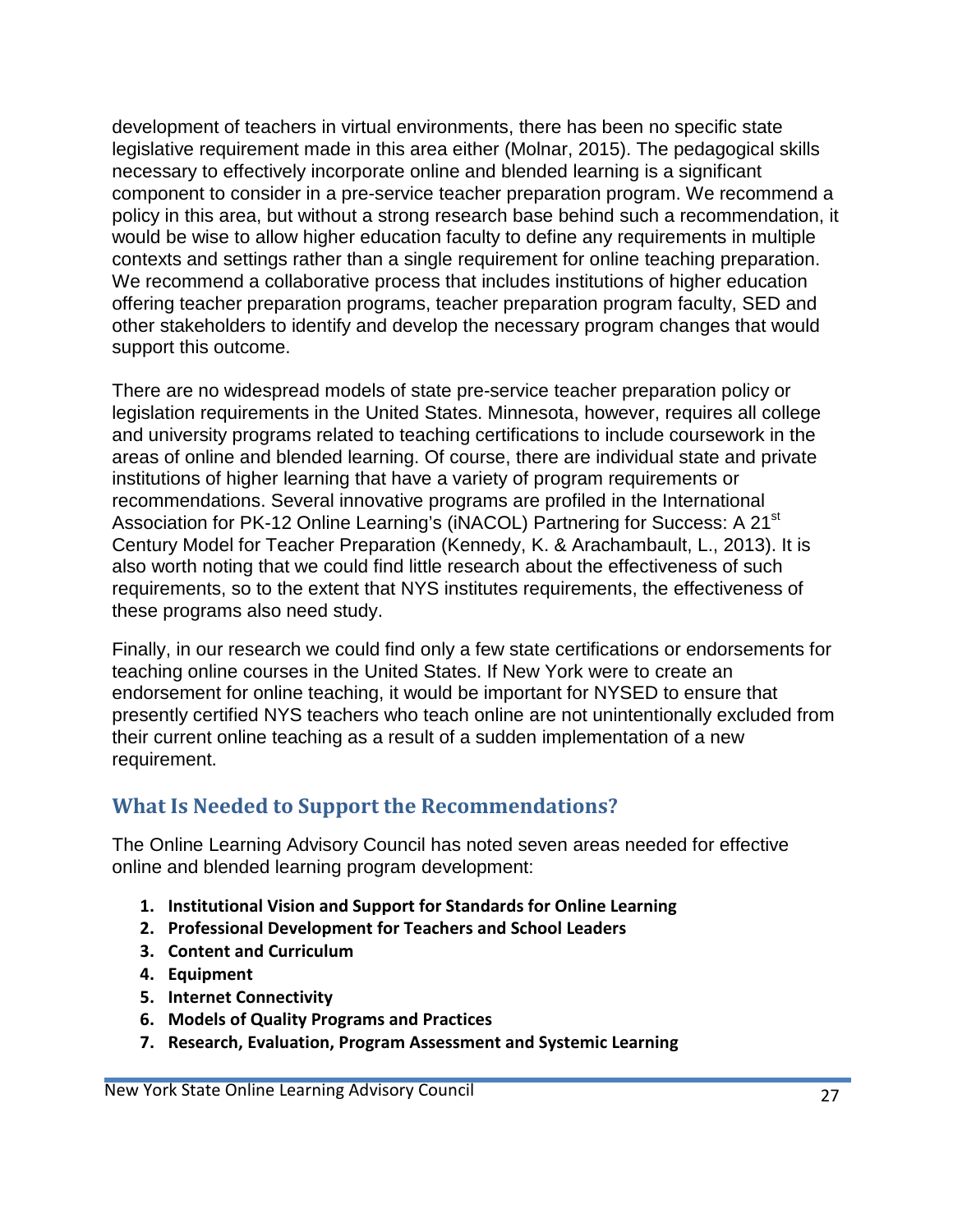## **Institutional Vision and Support for Standards for Online Learning**

To implement a change in pedagogical practice of this magnitude there needs to be significant guidance, encouragement, and resources. (OLC Quality Scorecard [Online Learning Consortium, n.d], Standards for Online Learning by Nassau BOCES, NYS Teacher Centers and NYIT [NYSUT, n.d.]) At the state level, this would mean the creation and funding of an online learning committee or task force to further the development of virtual programs and practices.

While many states have set up task forces to meet similar goals as New York has done in establishing the Online Learning Advisory Council, the Council recommends a standing online learning committee due to the significance of the implementation of online and blended learning, along with the changing landscape for teaching and learning in this area. The committee should be comprised of teachers, administrators, and members of higher education representing rural, urban, and suburban areas, and should report to the New York State Commissioner of Education. We also noted that, due to the relative newness in the use of online learning tools, there is a lack of current research to guide their uses. A standing, state level online learning committee would be able to respond to and request research information to inform the field on a regular basis. Regional Education Laboratories (RELs) can serve as educational research clearinghouses for this committee, as well as the field, as our education system ensures that practices and models are developed from a strong research foundation.

Presently, there are four key statewide bodies affecting the promotion of and dissemination of uses of technology in education in New York State: TPPC, Regional Information Centers (RIC), the Distance Learning Consortia (NYSDL), and the New York State Association for Computers and Technologies in Education (NYSCATE). These bodies need to be empowered and strengthened in their capacity and influence in order to provide coordinated sources of recommendations for policymakers and NYSED.

Since there is a lack of conclusive research concerning PK-12 online and blended models – especially in statewide implementation of large--scale systems (e.g. Florida and North Carolina), the Council has chosen not to recommend a state-wide requirement for a high school credit in online instruction. There was also concern on the part of the Council that mere compliance with this requirement might be perceived by the education community as meeting the technology learning needs of students, thus avoiding the greater need to transform pedagogical practice for all teachers. The Council would support a future online learning committee's continued review of research and practice to see if a required credit in online learning would have the impact desired in the future for New York State students.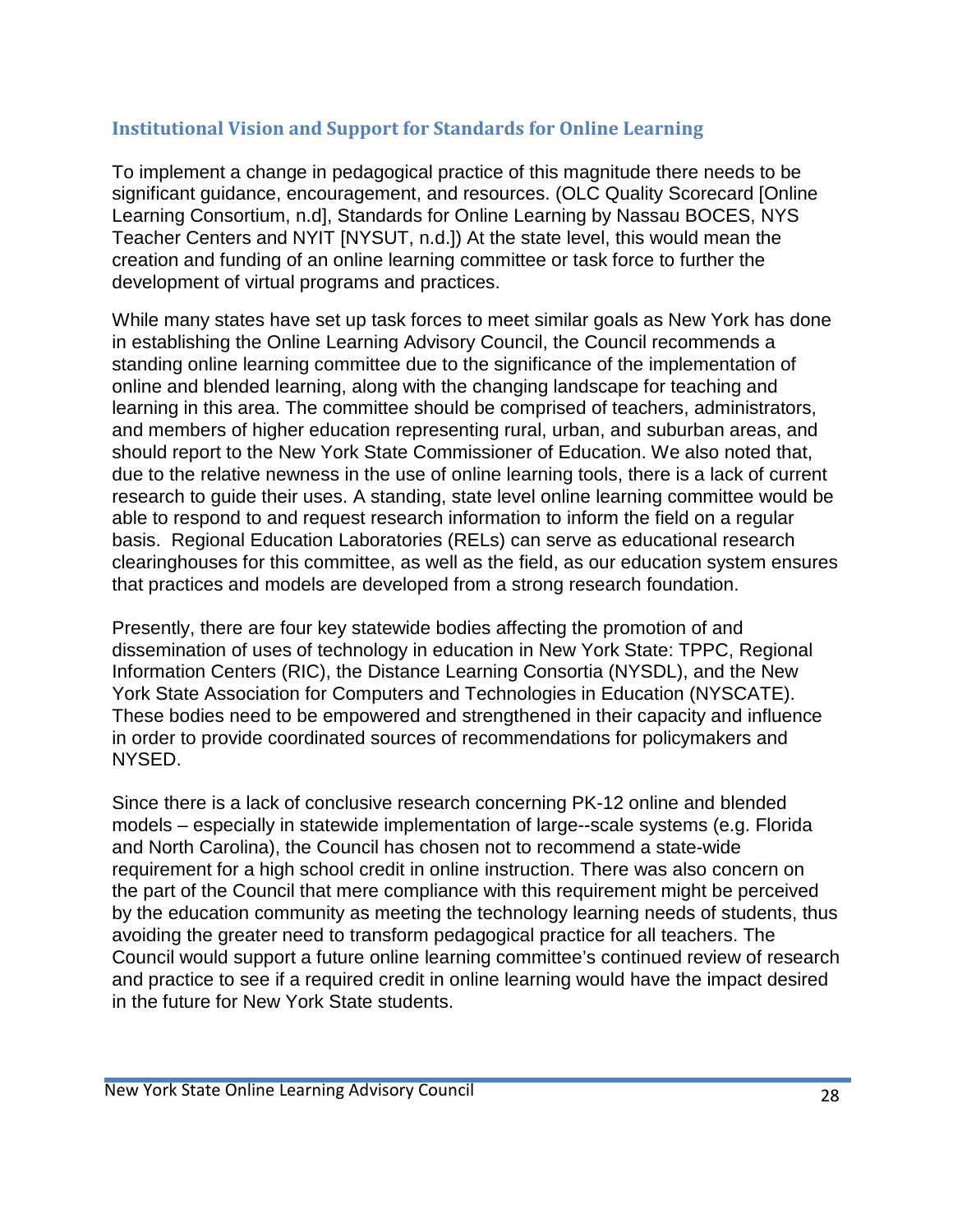### **Professional Development**

Professional Development is the key to unlock the potential that resides in the Smart Schools Fund Act. (OLC Quality Scorecard [Online Learning Consortium, n.d.]), Standards for Online Learning by Nassau BOCES, NYS Teacher Centers and NYIT [NYSUT, n.d.]) New York State has provided significant resources to purchase hardware and connectivity solutions. However, these purchases will only be as productive as the professional development that is made available to the educators that will use them.

Specific communication skills, such as how to create meaningful dialogue between class members or groups of class members are important for new and existing teachers to learn. These skills are closely related to emerging course designs which emphasize interaction and collaboration. Communicating online creates new affordances and new challenges for teachers. To communicate effectively, professional development should provide teachers with the skills to use digital communication tools sensitively, effectively, and collateral to evidence--based instructional practices. High quality professional learning takes time, and requires an investment of resources. In addition, we must recognize that teachers also come to this learning with varying backgrounds and experiences and needs, so teacher professional learning also must be personalized to these needs.

Building on emerging theories related to inquiry--based learning and using the affordances of digital learning (such as what we are learning about constructivist learning), teachers need to learn a new set of design processes to *engage* students in active learning -- problem solving activities, project--based activities -- in ways that address the learning standards (Meier, 2015).

As students and educators begin to employ technology to enhance instruction, they are able to integrate what they learn using technology with what they learn offline providing many avenues for learning and success. By becoming familiar with the strengths and limitations of various tools and media, they can select and use technologies best suited to their goals. Design concepts for online classes should reflect what we are learning about learning: students need engaging opportunities to build their knowledge in ways that reflect sensitivity to differences in their learning approaches, modalities, backgrounds and readiness to learn online. In online learning environments, there is also a need to integrate or "chunk" content into design, guaranteeing student active response frequently and with varied outcome expectations.

The continued development and access of new technologies requires advanced instructional technology support by experts in the field. Therefore, collaboration with colleges and universities is required to incorporate blended learning in pre-service classes. New York State teachers currently in the field should have access to high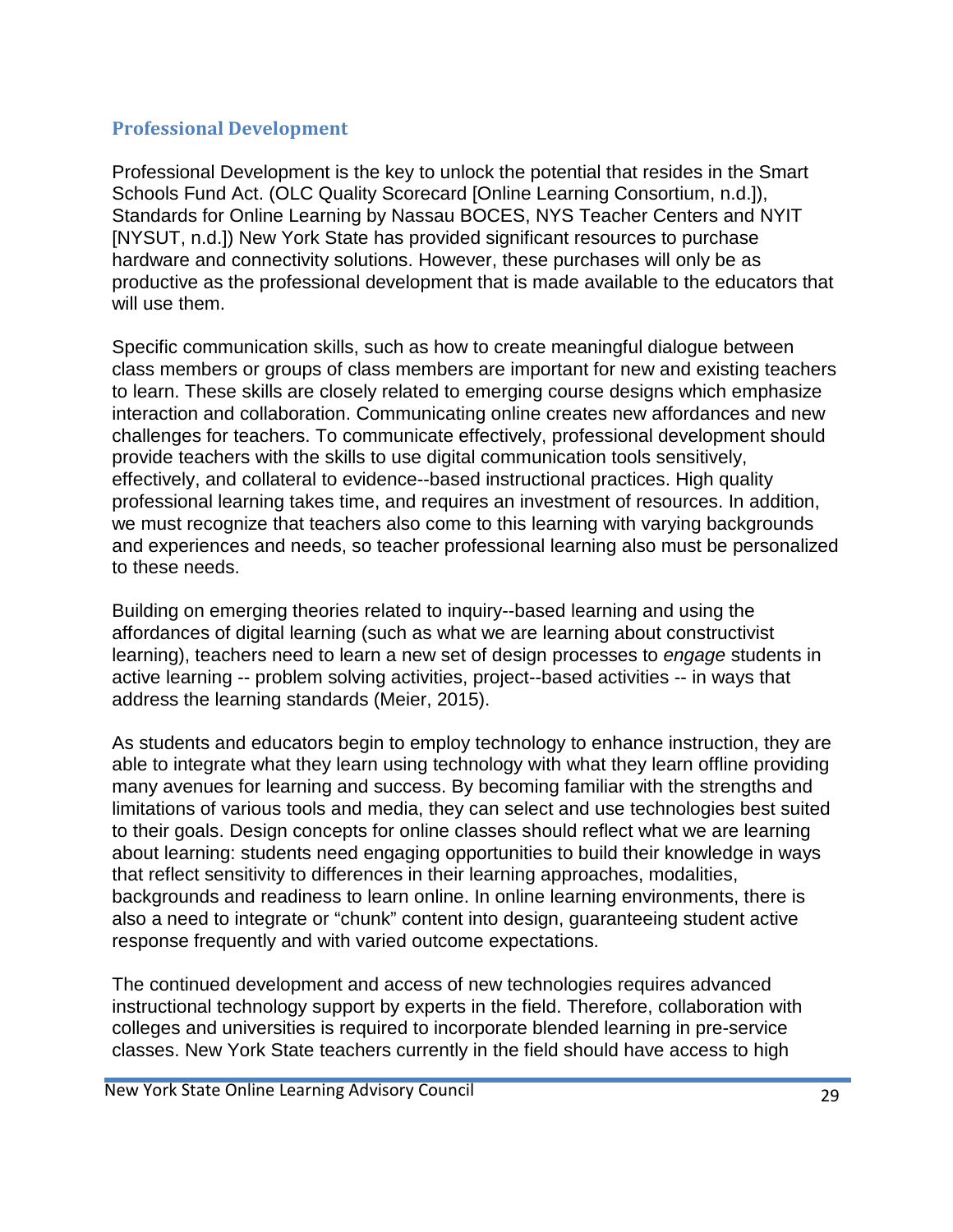quality instructional technology professional development opportunities. Additional funding for professional development on instructional technology and design is necessary.

Consideration needs to be given for online teachers in completing the requirements of the Annual Professional Performance Review (APPR). Further, administrators need to receive professional development to support ongoing teacher improvement and how they can also stay up--to--date with emerging tools and practices. They are not able to "observe" instruction in the same manner as the face--to--face classroom and yet, the observation process is critical.

There is a significant need to build the capacity within higher education teacher preparation programs to provide both pre-service and in-service teachers the opportunities for online teaching preparation and ongoing professional development. Partnerships with higher education pre-service and in-service teacher education programs for certification or specialization in online teaching, emerging technologies, or blended instruction would enhance teacher education programs. Technology Specialist certification could be one example of a certification that could be shaped in this manner.

Opportunities for pre-service education students to have virtual internships in PK-12 schools offer necessary instructional experience to those interested in teaching online, perhaps as a requirement for online teaching certification. It is important that higher education not only models effective technology integration, but explicitly designs learning that ensures graduates are competent in facilitating online and blended instruction in PK-12 settings.

#### **Content and Curriculum**

It should be noted that currently there are many opportunities for school districts to access online coursework, instructional tools, and learning management systems, which support, deliver and manage student learning in New York State. The uses and access to those opportunities vary greatly by region, however. As mentioned earlier in the report, BOCES and the Distance Learning Consortium have had programs available for over 10 years. As more courses, including Advanced Placement, credit recovery, dual enrollment college credit, and other electives grow in numbers, there will be a need for NYSED to have capacity to approve the content and providers according to NYS statute and regulations.

Our school leaders have the training and experience to identify quality in face--to--face learning environments, but are not equally experienced in online learning. They need to have confidence that the online learning content their students will use is at the appropriate level of challenge and rigor.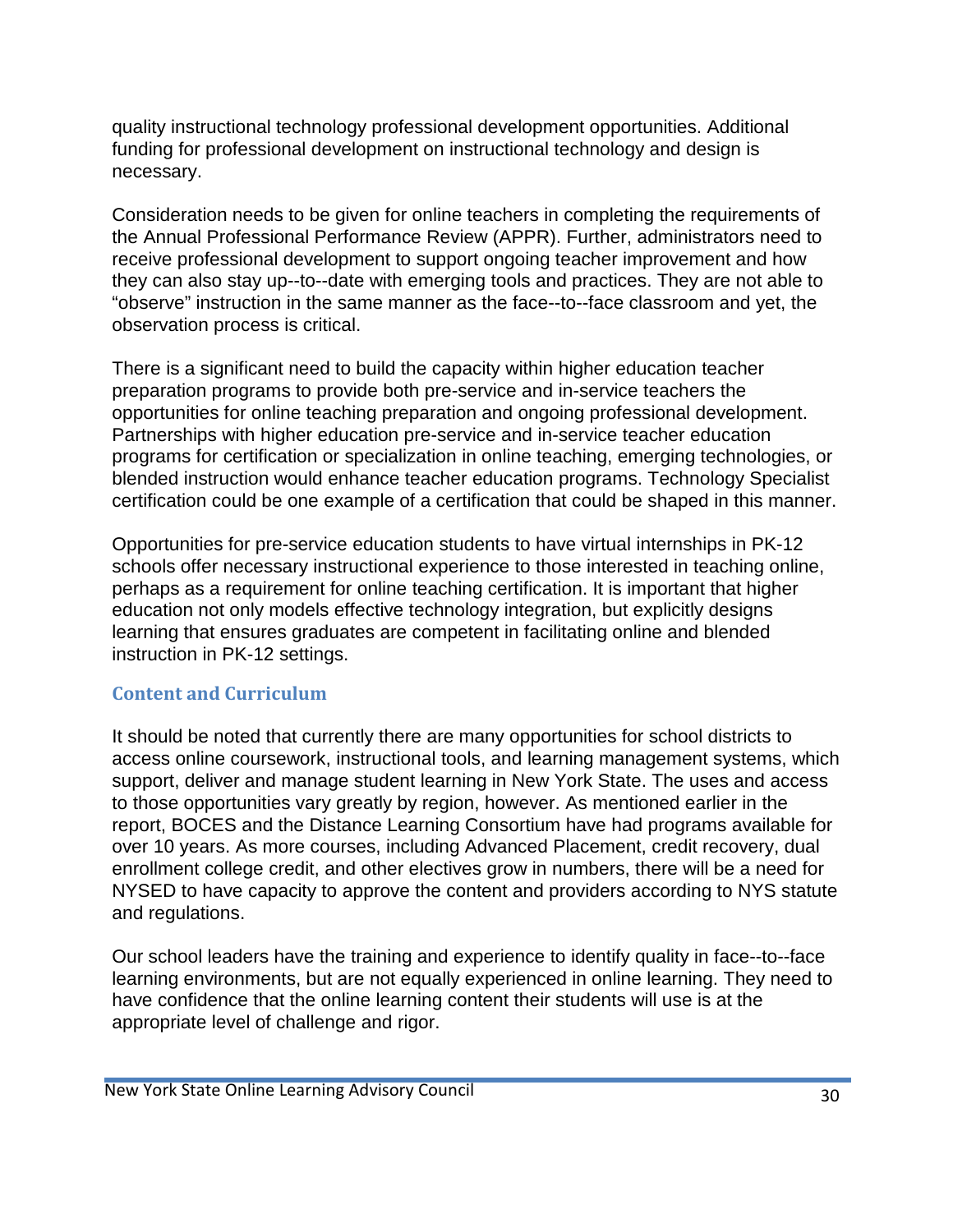It is also essential to look at standards of quality programs. New York needs the personnel capacity at NYSED to review and approve online programs to support greater access for students and avoid issues with deficient curriculum or content. This work is best vetted and disseminated through a NYSED facilitated standing group or committee. This would most likely be an arm of NYSED, using BOCES, RICs, or other regional bodies to certify standards of practice in online programs.

"The evaluation and selection of high quality digital curricula to support students can be the answer to many challenges: meeting new standards, supporting diverse student populations, helping underperforming learners, challenging students working above grade level, and enabling teachers to 'do more with less' in their classrooms. Whether a school is building a blended learning program or simply wants to enhance learning with technology, it is critical to evaluate the quality of digital learning programs in order to select technologies that will have a positive impact on student performance. The goal is to have students at every learning level empowered as learners and thinkers so they can become proficient, reach higher levels of achievement, and enjoy success in school and in life" (Hudson, 2014, p. 15).

We envision the use of these tools to engage students with high quality digital resources and content. NYSED could provide a critical role to ensure equity and quality by acting to acquire and make high quality digital content resources available statewide. We also encourage the use of a sharable environment, such as a learning management system, so that students have easy and consistent access to course materials as well as a common communication platform.

Consensus regarding emerging standards for online learning in a PK-12 setting is necessary to address course quality, teacher evaluation, supervision, scalability, course review, revision and continuous improvements. It appears that there is a broad range of misconceptions and questions; therefore online learning content should be developed and taught by NYS certified teachers in the discipline area when possible*,* and teachers of record who supervise and support students in online coursework should be NYS certified teachers. As schools work toward transforming education in ways that meet today's learners, schools should hold both online and offline courses to the same rigorous standards. They should avoid digital designs that simply substitute electronic resources for printed resources and provide ample opportunities for educators to participate in instructional technology professional development programs and support.

The Council also recommends that funding be made available so that any current students in New York State can access the online coursework available through the BOCES and NYSDL networks or other approved sources without negatively impacting school district budgets. Until online and blended learning becomes a more integrated part of all student learning, it will be considered an "add on" in many districts so that an investment in student online learning could adversely affect current programming. Funding needs to be available to bridge the implementation process.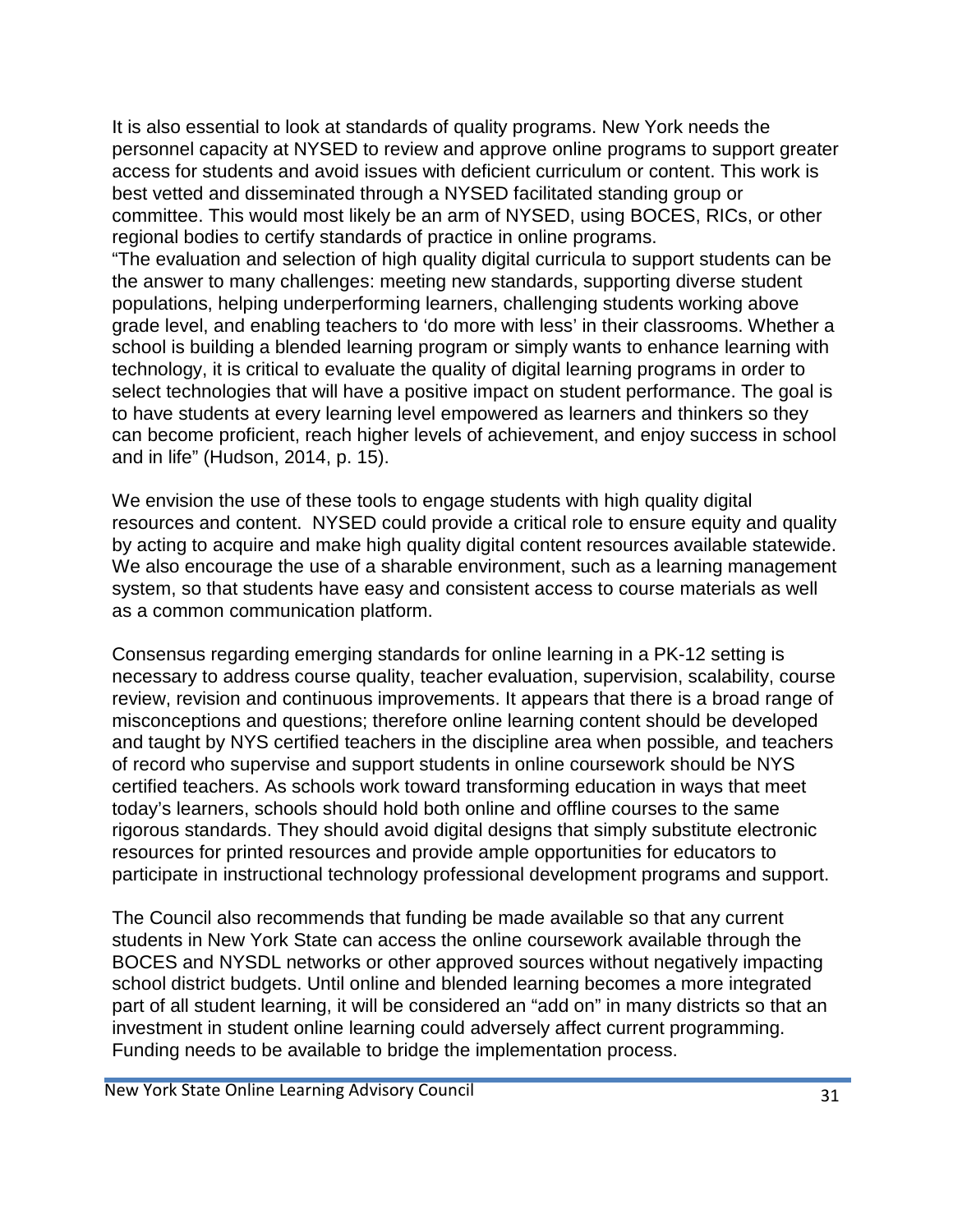# **Equipment and Connectivity**

The Smart Schools Bond Act can provide a significant advantage of resources to support online learning programs and tools for New York's classrooms. While both connectivity and equipment are critical for all schools in their operations, the importance of a robust technology infrastructure is critical to support an online learning environment. This goes beyond the need for broadband access in classrooms. To support students' online learning, it is also important for students to have access to high-speed internet at home.

In fact, many of the regions of New York State that have internet access issues are also regions of the state in which online courses could assist with equity of access due to school population size. To truly personalize learning through technology requires both teacher and student access to district and internet based tools. While broadband access has increased in New York State, it is still not available to students and staff in many regions. Universal broadband access will need to be a priority with the funding available to make it possible for our teachers to transform their pedagogy and students to make use of available online learning tools. There are multiple funding sources and programs to increase broadband availability for schools and students' homes. These resources need effective coordination to ensure all students are provided with the broadband access necessary to take advantage of online programming.

## **Models of Programs and Practice**

Partnerships are essential to bring the best thinking of educators to bear on the emerging issues surrounding online learning, e.g., design issues, policy, procedures, support, personalization, supervision, communication, engagement, interaction, collaboration, feedback, evaluation and assessment. Virtual communities for online practitioners to network provide a forum for both PK-12 and higher education environments to share interests/online specialties, lessons learned, approaches, to provide a venue for discourse and exchange, reporting and reflection, informal support, mentoring and collaborations.

Some institutions are in a strong position to support the emergence of PK-12 online instruction, notably institutes of higher education (IHEs) because of their role in providing teacher certification, licenses, as well as with their extensive research and experience in all facets of online teaching and learning - from online professional development to student support. Partnerships and collaborations with existing well- regarded higher education online professional development entities are an opportunity to provide and partner on the delivery of high quality professional development for new online teachers, existing in-service teachers, online instructional designers, administrators and policymakers. Intermediate service units (ISUs) such as BOCES also have a long history of providing professional development support.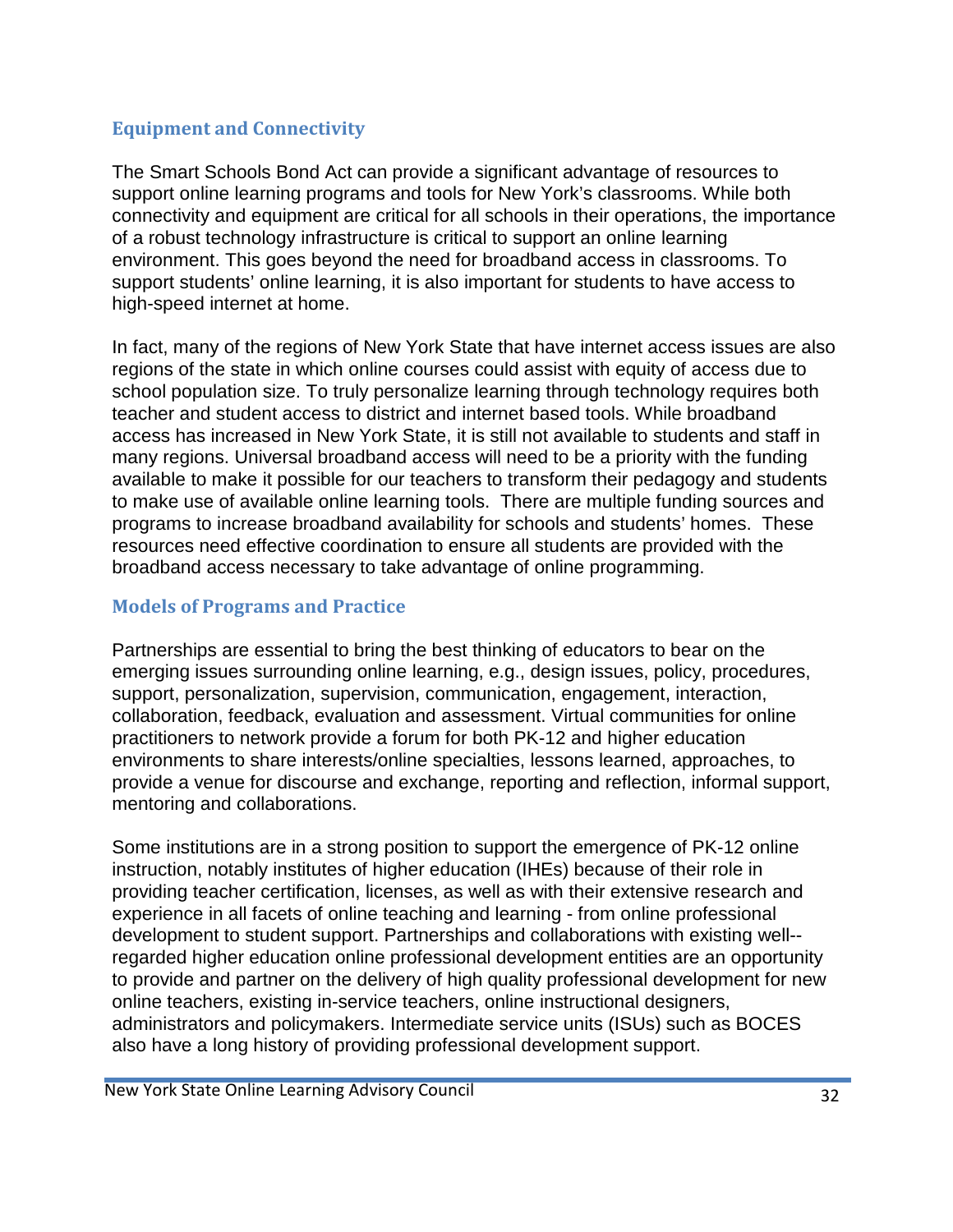The roles of the online instructional designer, online technologist, and digital age librarian, have emerged as critical to the support of online instructors and the support of online students. Also as learning is personalized, real world contexts will need to be mediated by teachers with students, including workforce partnerships or virtual mentorships.

### **Research, Evaluation, Program Assessment and Systemic Learning**

As with any change in instructional practice, the impact should be evaluated to direct improvements. This research and evaluation should be continuous since the technology tools we use are ever changing supporting new avenues for learning.

The Carnegie Unit of instruction (credit granting system for NYS public schools) itself warrants re-evaluation as a measure of educational attainment or "output," particularly as New York promotes the use of asynchronous systems of online learning. Some students need less time to learn, some need more. Both learning paces can be accommodated with new online learning tools. The competing concern, however, is that time requirements also are a (limited) foundation of depth of program.

Online learning recognizes that learning can be less effectively measured by "seat time" than by successful development of skills and comprehension of subject content, also known as competency--based learning.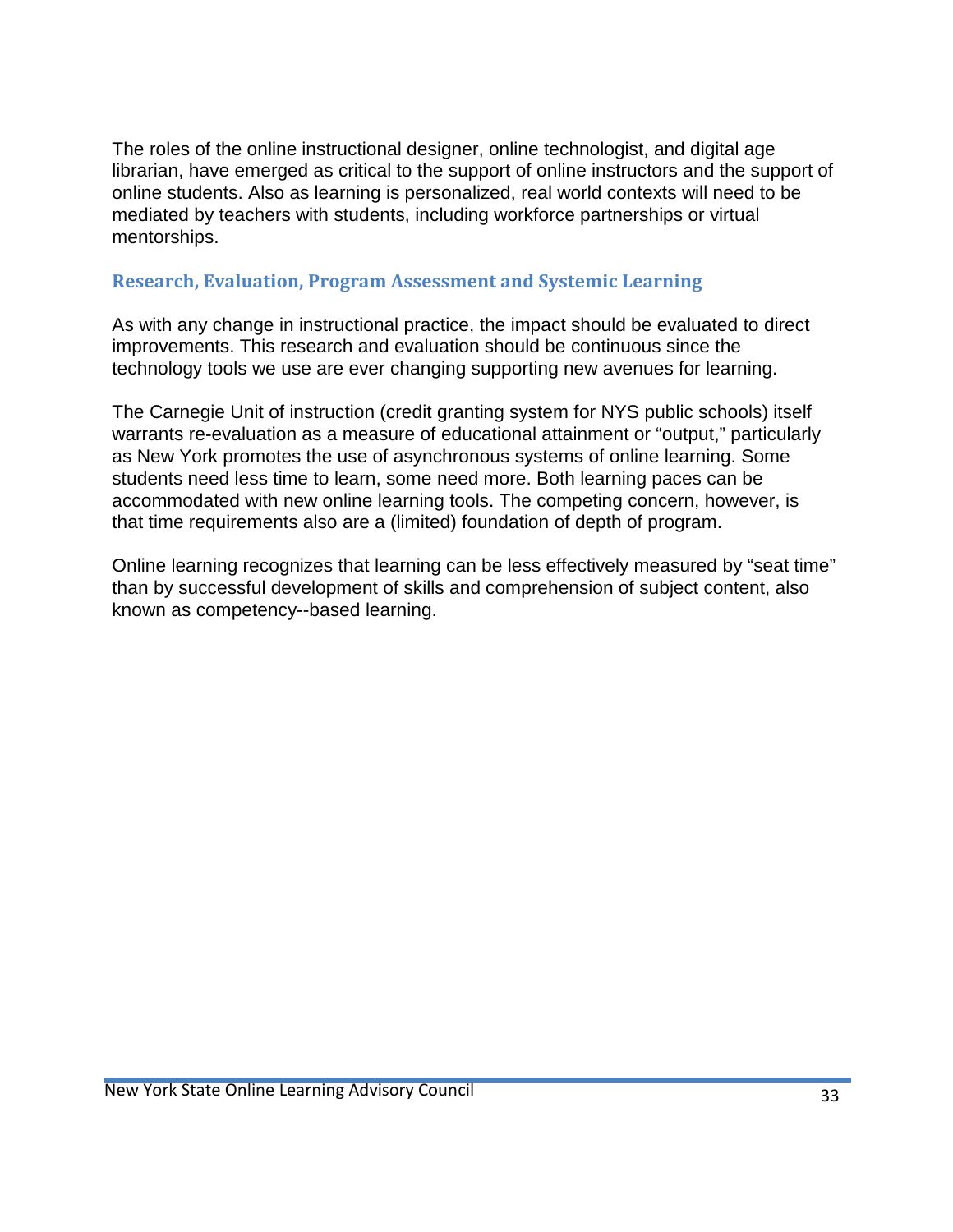## **References**

- Arachambault, L., & Crippen, K. (2009). K--12 Distance Educators at Work: Who's Teaching Online Across the United States. *Journal of Research on Technology in Education (41)4.*
- Arachambault, L., Debruler, K., & Freidhoff, J. (2014). K-12 Online and Blended Teacher Licensure: Striking a Balance Between Policy and Preparedness. *Journal of Technology and Teacher Education*, *22*(1).
- Barbour, M. K. (2013). The Landscape of K-12 Online Learning: Examining What is Known. In M. G. Moore (Eds.), *Handbook of Distance Education* (3rd ed.) (pp. 574-593). New York: Routledge.
- Cypert, C. (2004). Defining the Role of the Local School T[echnology Coordinator.](http://itm.coe.uga.edu/archives/fall2004/cypert_appliedproject.htm) *Instructional Technology Monographs*. Retrieved from [http://itm.coe.uga.edu/archives/fall2004/cypert\\_appliedproject.htm](http://itm.coe.uga.edu/archives/fall2004/cypert_appliedproject.htm)
- Dichev C., Dicheva D., Agre, G. & Angelova G. (2013). Current Practices, Trends and Challenges in K-12 Online Learning. *Cybernetics and Information Technologies, 13(3)*.
- Georgia Professional Standards Commission. (2014). 505-3.95 Online Teaching Endorsement Program. Retrieved fro[m](http://www.gapsc.com/Rules/Current/EducatorPreparation/505)
	- [http://www.gapsc.com/Rules/Current/EducatorPreparation/505-](http://www.gapsc.com/Rules/Current/EducatorPreparation/505)3-.95.pdf
- Hudson, T. (2014). The Importance of Evaluating Digital Curricula: White Paper. Eschoolnews. Retrieved September 11, 2015 fro[m](http://www.eschoolnews.com/files/2014/06/wp_evaluating_digital_curricula) [http://www.eschoolnews.com/files/2014/06/wp\\_evaluating\\_digital\\_curricula.-](http://www.eschoolnews.com/files/2014/06/wp_evaluating_digital_curricula)pdf.pd f
- Kennedy, K., & Arachambault, L. (2013). *Partnering for Success: A 21st Century model for teacher preparation*. iNACOL. Retrieved September 11, 2015 fro[m](http://www.inacol.org/wp) [http://www.inacol.org/wp-](http://www.inacol.org/wp)content/uploads/2015/02/partnering-for-success.pdf
- Meier, E., (2015). Beyond a Digital Status Quo: Reconceptualizing Online Learning Opportunities. *Bank Street Occasional Paper Series*: Constructivist Online: Reimagining Progressive Practice Issue. New York, NY: Bank Street College.
- Molnar, A. (Ed.) (2013). *Virtual schools in the U.S. 2013: Politics, performance, policy. Section II Limited evidence, Little guidance: Research to guide virtual school policy*. Boulder, CO: National Education Policy Center.
- Molnar, A. (Ed.) (2014). *Virtual schools in the U.S. 2014: Politics, performance, policy. Section II Limited evidence, Little guidance: Research to guide virtual school policy*. Boulder, CO: National Education Policy Center.
- National Association of Independent Schools (2011). Online Learning Guide National Association of Independent School's 21<sup>st</sup> Century Curriculum/Technology Task Force. Retrieved September 11, 2015 fro[m](http://www.nais.org/Articles/SiteAssets/Pages/Online) [http://www.nais.org/Articles/SiteAssets/Pages/Online-](http://www.nais.org/Articles/SiteAssets/Pages/Online)Learning/OnlineLearningGui

d e10-5-11.pdf

NYSED: Office of College and University Evaluation: Policy & Guidance: Educational Technology Specialists. Retrieved August 21, 2015, from

New York State Online Learning Advisory Council 34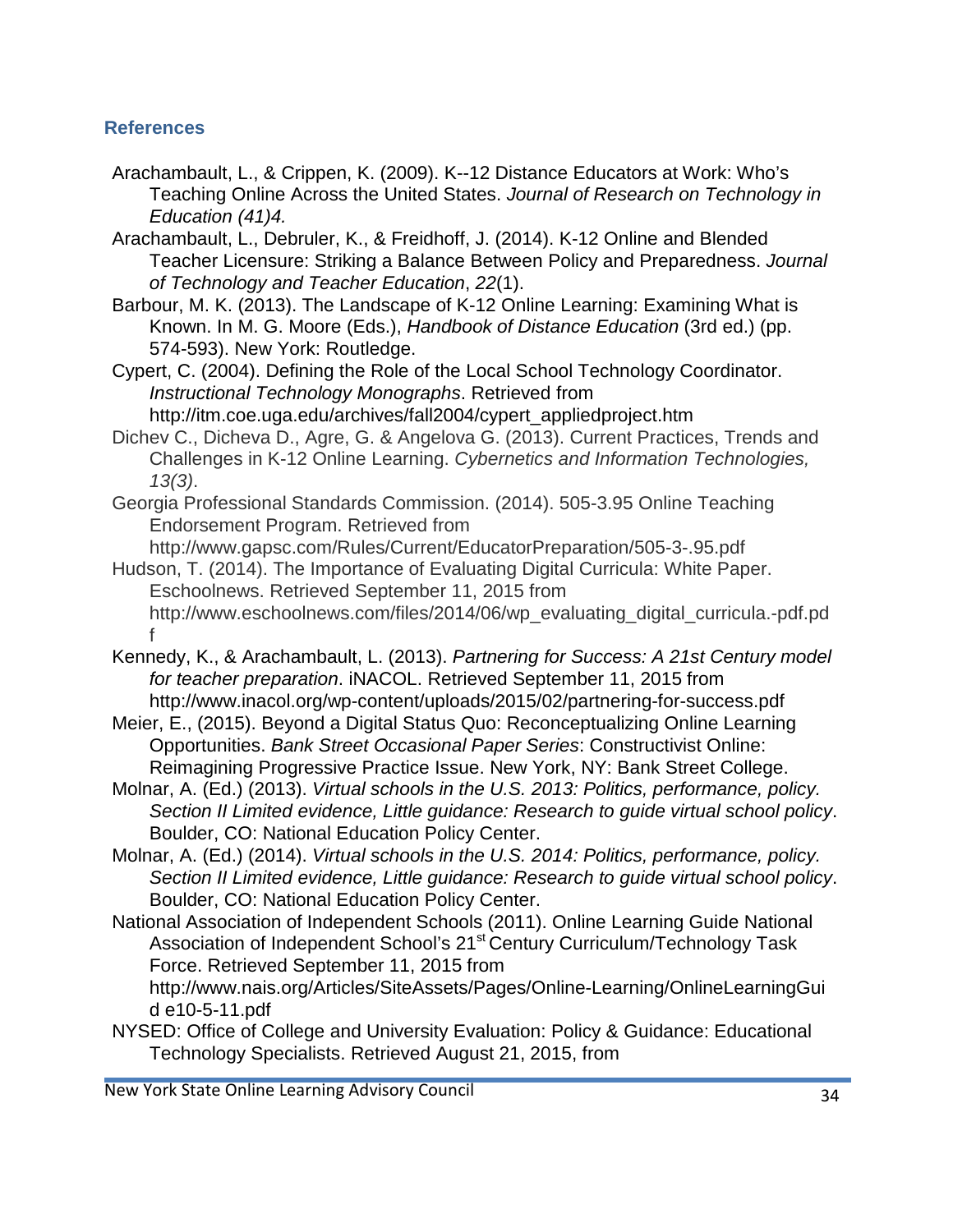[http://www.highered.nysed.gov/ocue/lrp/MemotoDeansfromJPFRB-](http://www.highered.nysed.gov/ocue/lrp/MemotoDeansfromJPFRB)EducationalTe c hnologySpecialists.html

- NYSUT: A Guidance Paper on Virtual Learning in New York State: Recommendations of the NYSUT Committee on Educational Technology
- Ohler, J. (2013). Digital Storytelling in the Classroom: New Media Pathways to Literacy, Learning, and Creativity. Thousand Oaks: Corwin Press
- Online Learning Consortium. (n.d). OLC Quality Scorecard. Retrieved September 11, 2015 from [http://onlinelearningconsortium.org/consult/quality-](http://onlinelearningconsortium.org/consult/quality)scorecard/
- Vermont Standards Board for Professional Educators (2013, August 21). [Memo to Superintendents]. Retrieved on September 11, 2015 fro[m](http://education.vermont.gov/documents/EDU) [http://education.vermont.gov/documents/EDU-](http://education.vermont.gov/documents/EDU)Memo\_2013\_08\_21\_Online\_Teachi n g\_Endorsement.pdf
- Watson, J., Pape, L., Murin, A., Gemin, B., & Vashaw, L. (2014). *Keeping pace with K-12 online & blended learning: An annual review of policy and practice. Evergreen, CO: Evergreen Education Group.* Evergreen, CO: Evergreen Education Group
- Wisconsin Department of Public Instruction. (n.d.). Wisconsin: Licensure Program Content Guidelines | Teacher Education, Professional Development & Licensing. Retrieved August 21, 2015, fro[m](http://tepdl.dpi.wi.gov/epp/licensure)

[http://tepdl.dpi.wi.gov/epp/licensure-](http://tepdl.dpi.wi.gov/epp/licensure)program-guidelines

Young, C. (2014). *Promoting Virtual Learning in the Classroom*. Retrieved September 11, 2015 from [http://www.nysenate.gov](http://www.nysenate.gov/)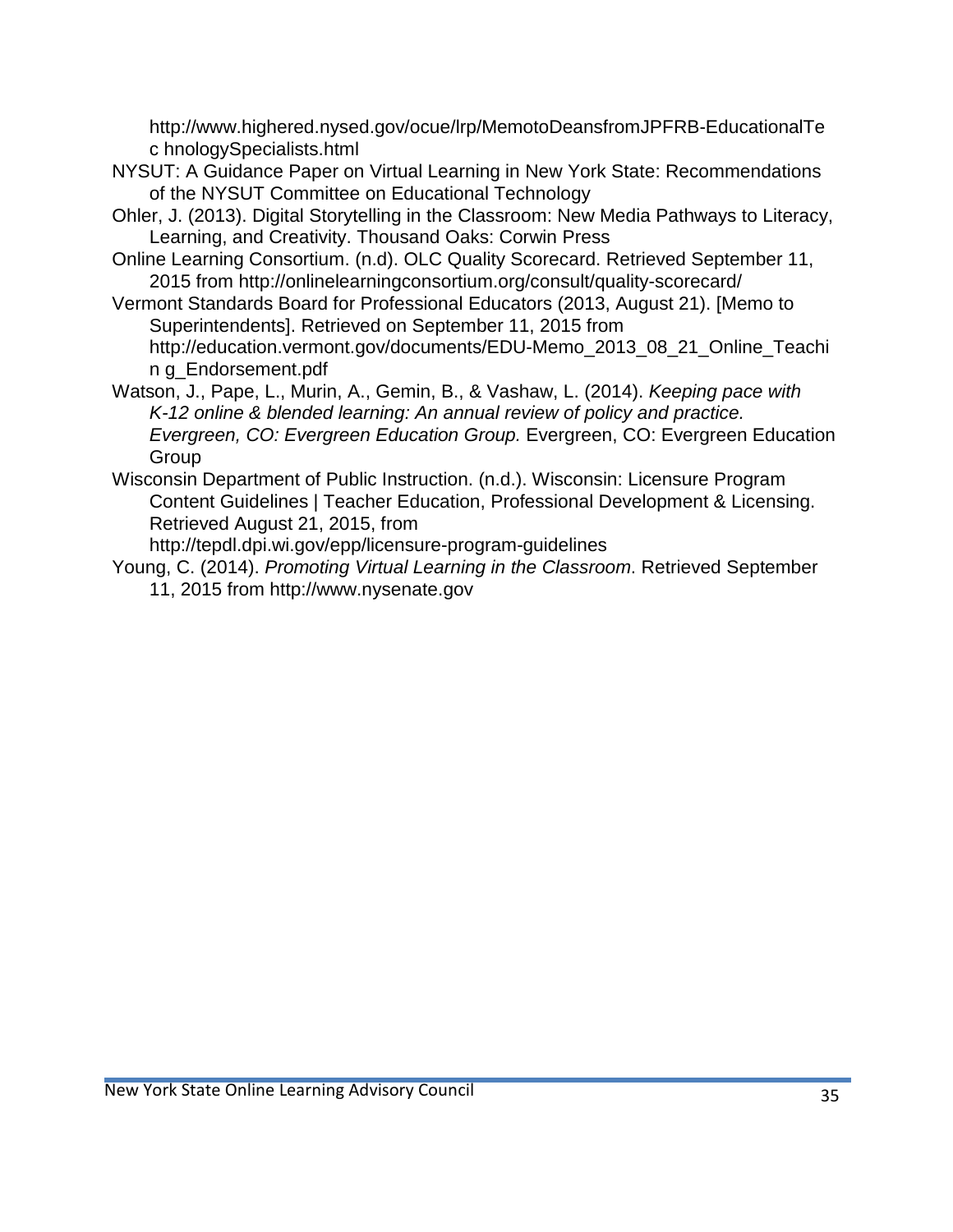# **Appendix A - NYSED Staffing Recommendation Budget**

To successfully support, manage, and sustain the implementation of the recommendations of the Online Learning Advisory Council, the NYSED will need increased staffing resources with diverse experiences and innovative skill sets. The positions and descriptions listed below are estimated to require an estimated \$700,000/year to support the work moving forward. These positions are in addition to the Cabinet--level Chief Digital Officer role.

### **Innovation**

NEW POSITION 1: This position would be created to **manage initiatives recommended by the Online Learning Advisory Council,** including but not limited to coordination of a state-wide Online and Blended Learning Network and advising on best practices and model district policies to inform implementation of an online and blended learning program. This position would, along with Coordinator and NYSED Senior Management, work directly with the future Standing Committee as recommended by the current Council.

NEW POSITION 2: This position would be created to coordinate a state-wide **Online and Blended Learning Network** and advise on best practices and model district policies to inform implementation of an online and blended learning program. This position would report to the NEW POSITION 1.

NEW POSITION 3: This position would be responsible for assisting in efforts related to **Online Course Design and Learning Management Systems.** This position would report to the NEW POSITION 1.

NEW POSITION 4: This position would be responsible for assisting in efforts related to **innovative designs for online and blended learning**. This position would report to the NEW POSITION 1.

NEW POSITION 5: This position would be responsible for providing insight into **technical matters, including systems, devices, and infrastructure.** This position would report to the NEW POSITION 1.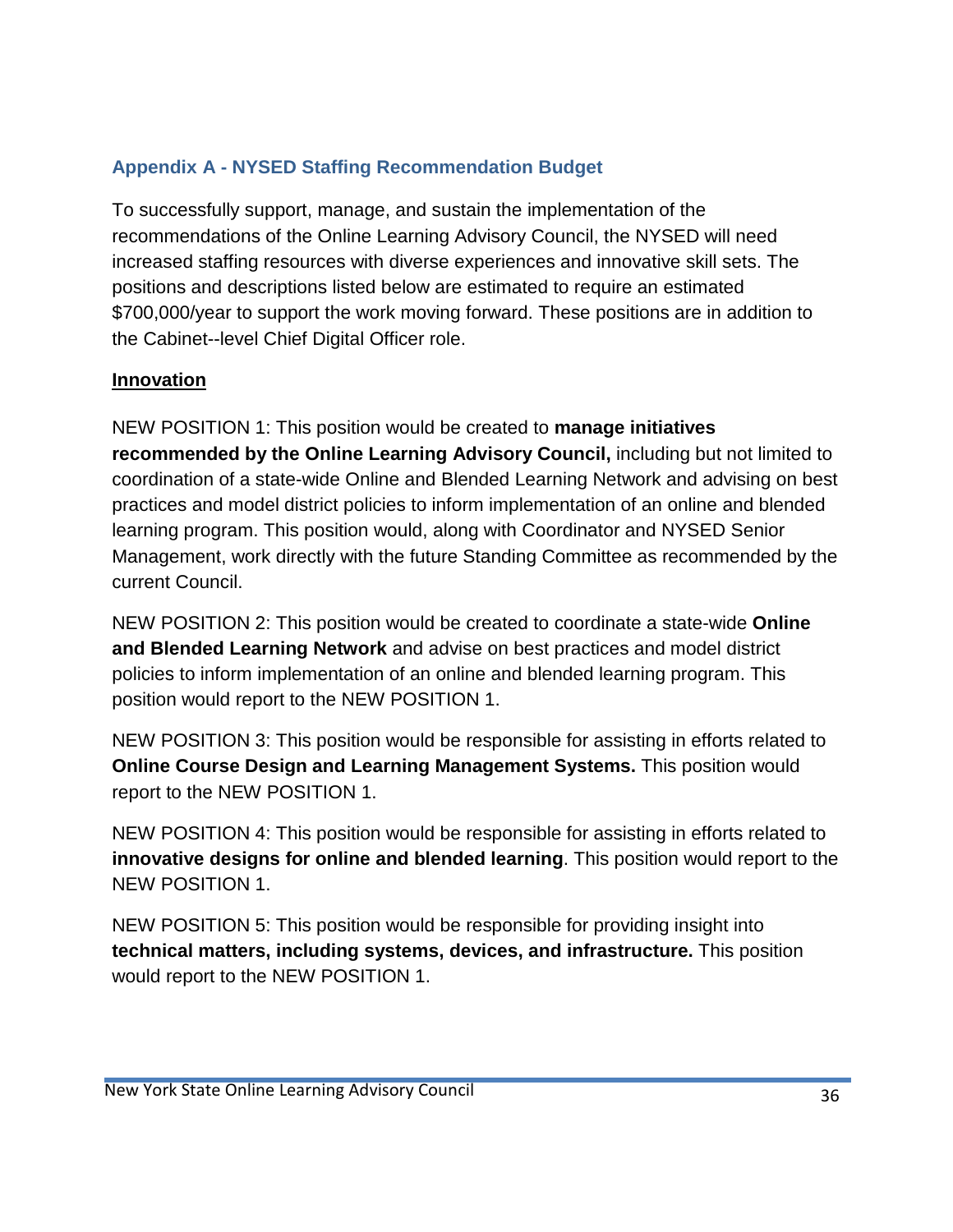# **Compliance / Regulation**

NEW POSITION 6: This position would be created to assist with coordination/management of programs required by regulation.

## **Support Staff**

NEW POSITION 7: A support staff person to provide administrative support to each of the three newly--formed groups. This position would aid in managing the extensive documentation and correspondence required to manage ongoing projects.